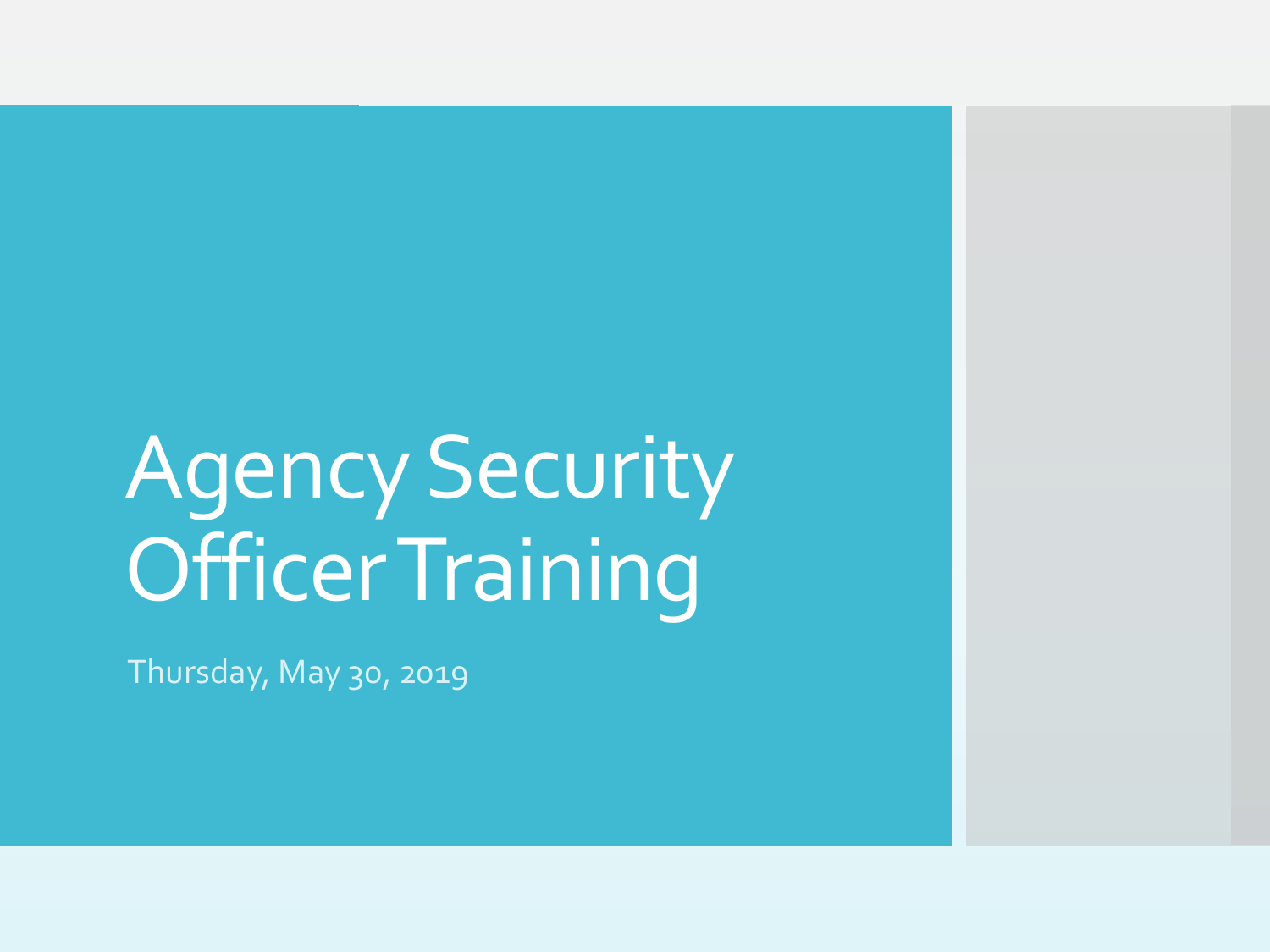#### **Content**

- Internal Control
- RACF ID
- Passwords
- Agency Security Officers (ASO)
- Security Review
- R\*STARS
- Datamart
- OSPS
- · ADPICS
- Contacts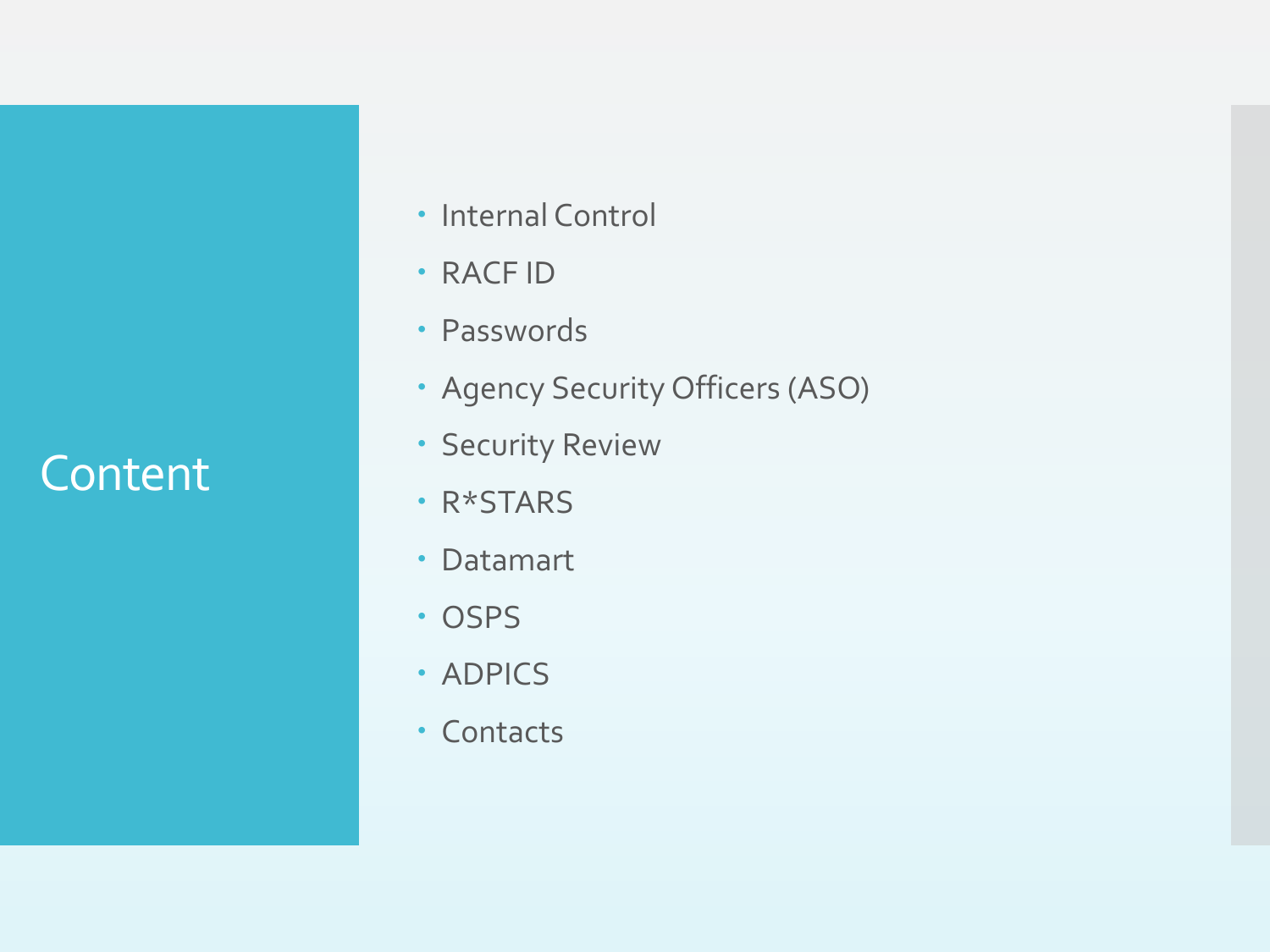#### Internal Control

A process effected by management and other personnel, designed to provide reasonable assurance regarding the achievement of objectives in the following categories:

- Effectiveness and efficiency of operations.
- Reliability of financial reporting.
- Compliance with applicable laws and regulations.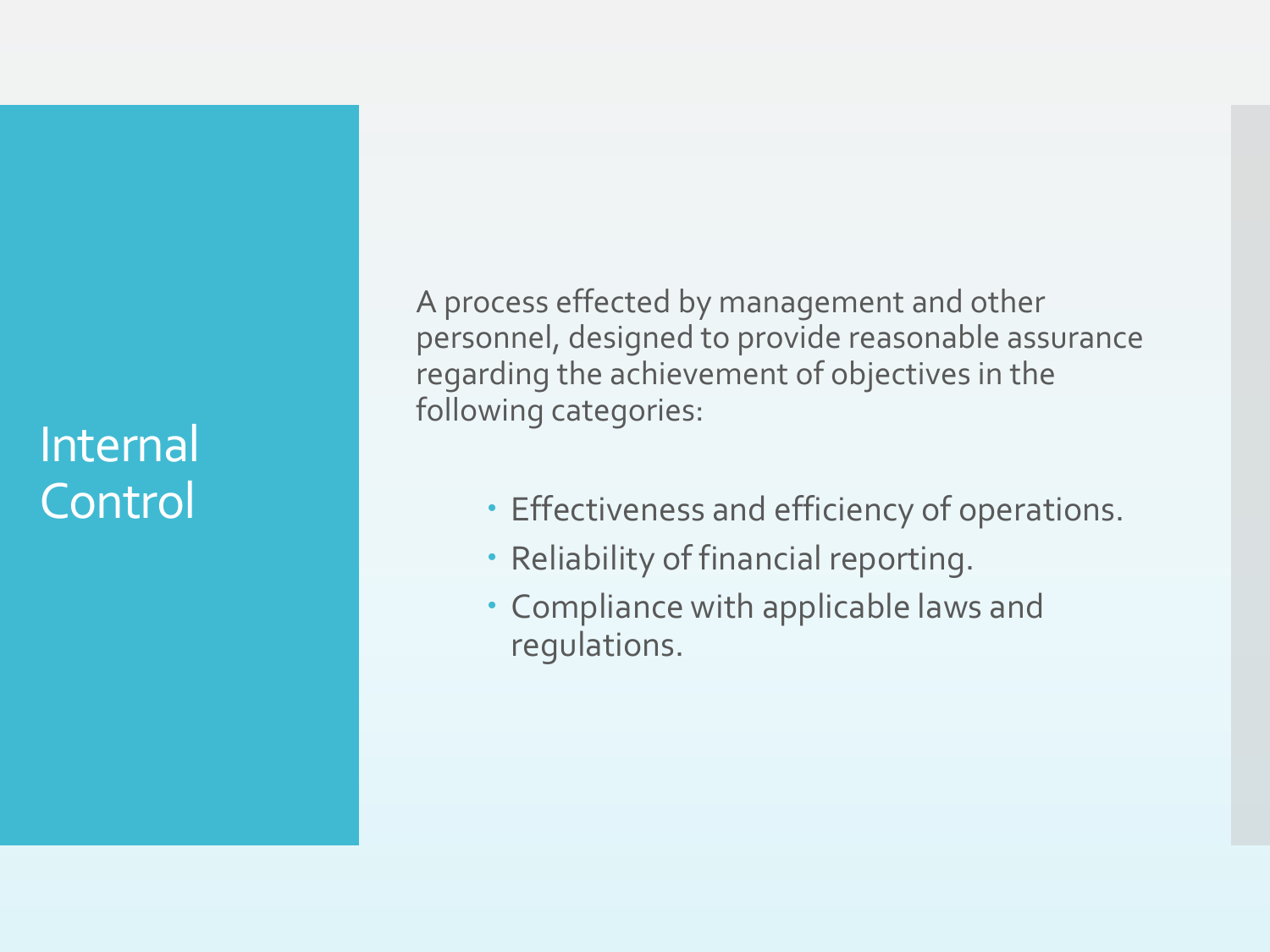#### Internal Control

Oregon's internal control framework is based on the standards set by **The Committee of Sponsoring Organizations of the Treadway Commission**  (COSO).

According to the COSO model, internal control consist of the following five interrelated components:

- *Control environment*
- *Risk assessment*
- *Control activities*
- *Information and communication*
- *Monitoring*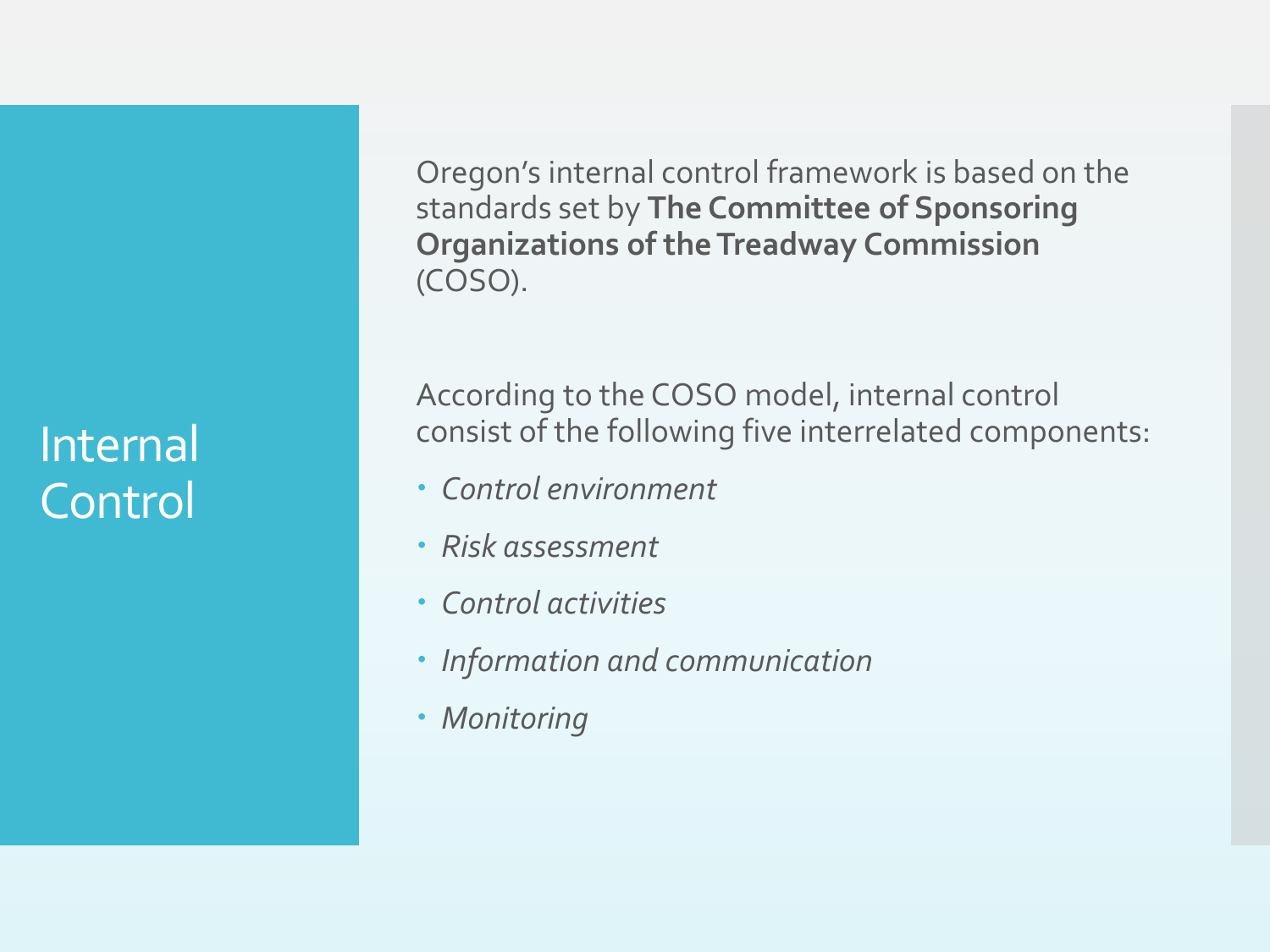

#### Internal **Control**

Management of the State is responsible for:

- Establishing and maintaining internal control
- Developing control procedures that ensure the systems access granted to each user is appropriate and consistent with the user's job duties.

As part of the management, Systems Security must perform activities in the form of directive (policies and procedures), preventive (verifying and validating requests), and detective (Semi-annual Security Review) controls in order to achieve effectiveness and efficient resource usage.

OAM 10.10.00 PO

OAM 10.70.00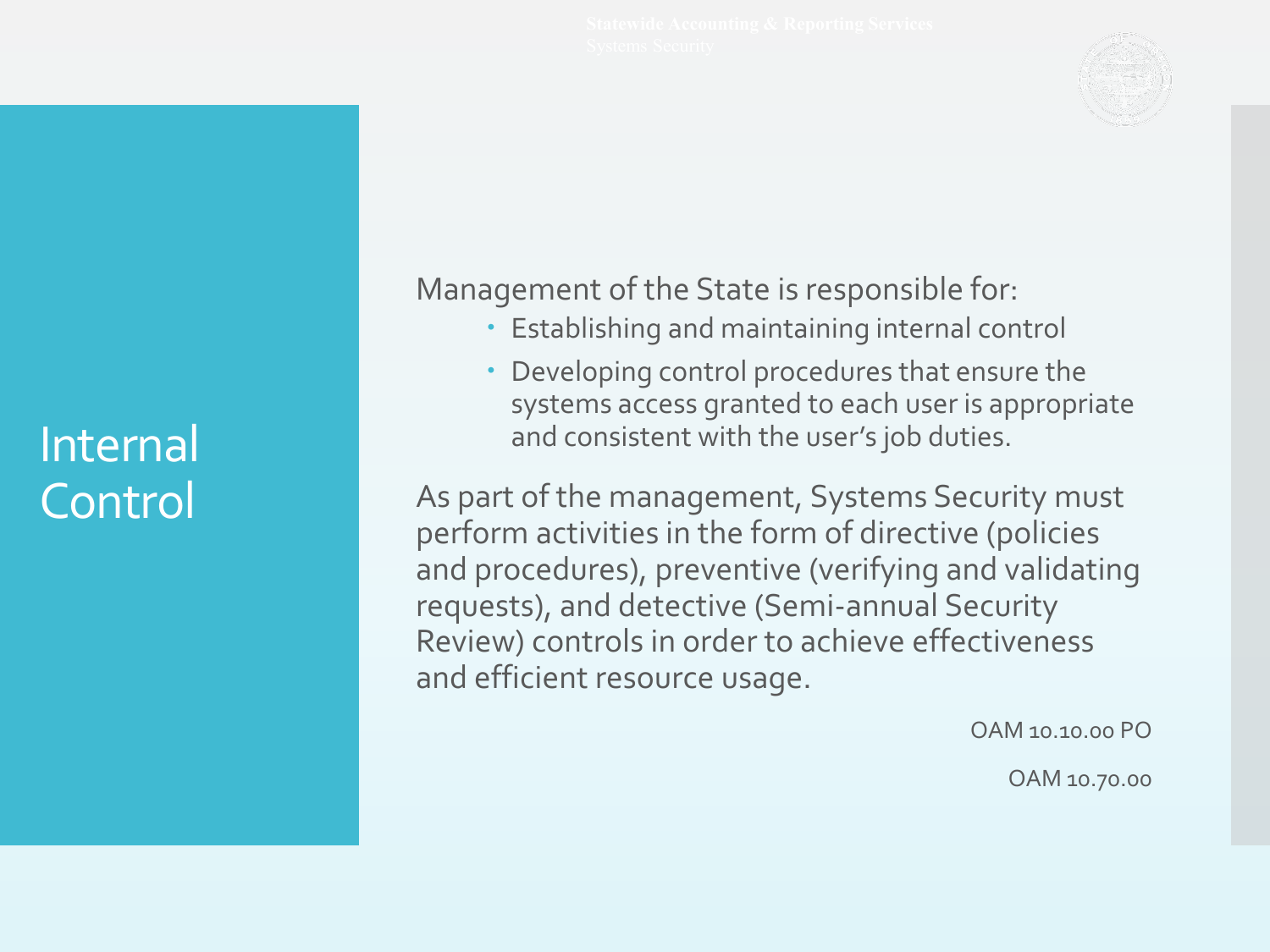## **RACF ID**

**R**esource **A**ccess **C**ontrol **F**acility ID

- Required for access to financial systems
- Components
	- 3 letters Agy
	- 2 additional letters
	- 2 numbers ……… AGYXX##
- Temporary Service Workers
	- Job rotations
	- 2nd concurrent agency position
	- Any temporary worker, contractor, student, or volunteer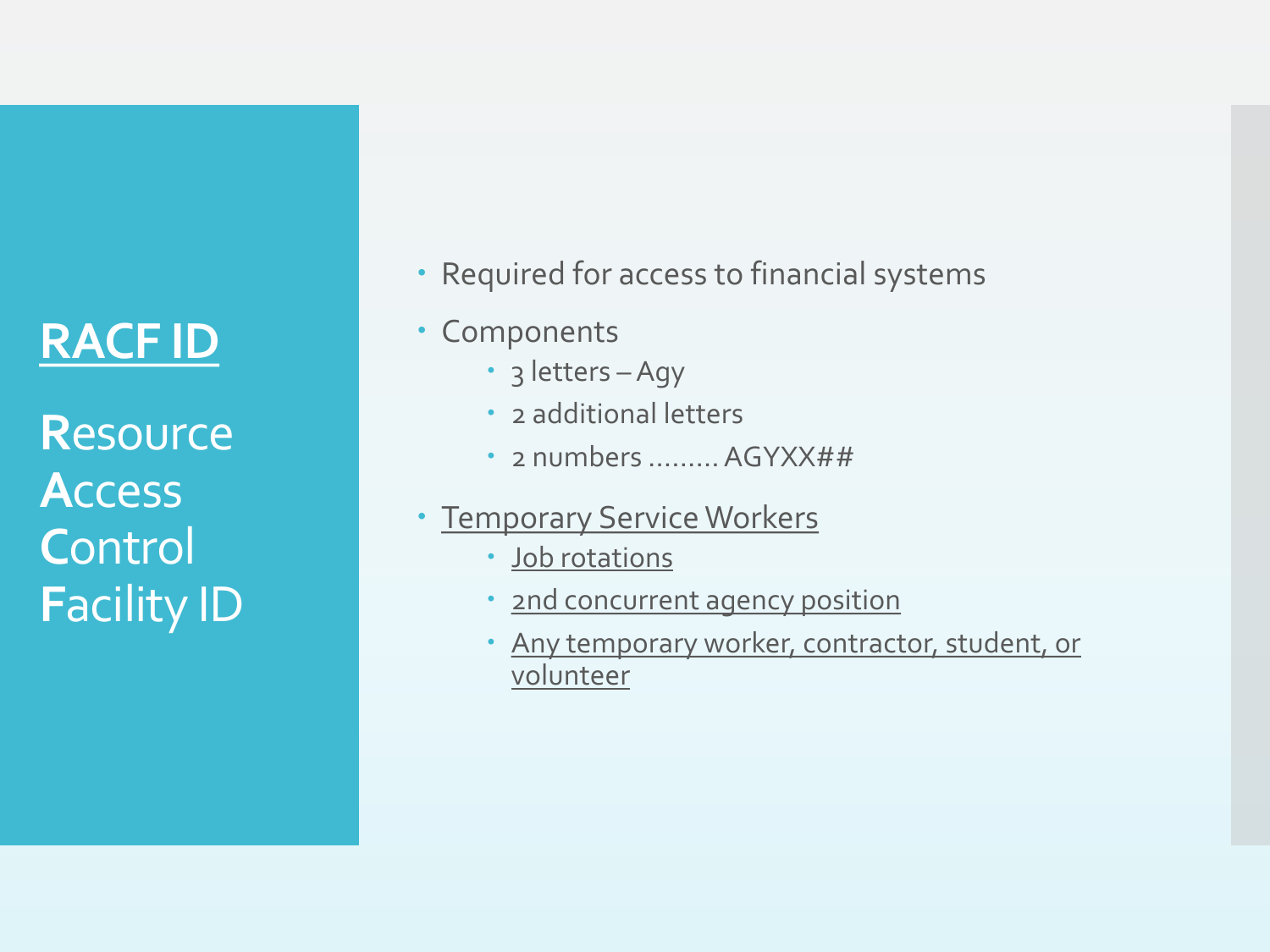# RACF Requests

- Request is to be from the agency personnel security officer or an HR appointing authority
- Email to:
	- Workday.help@Oregon.gov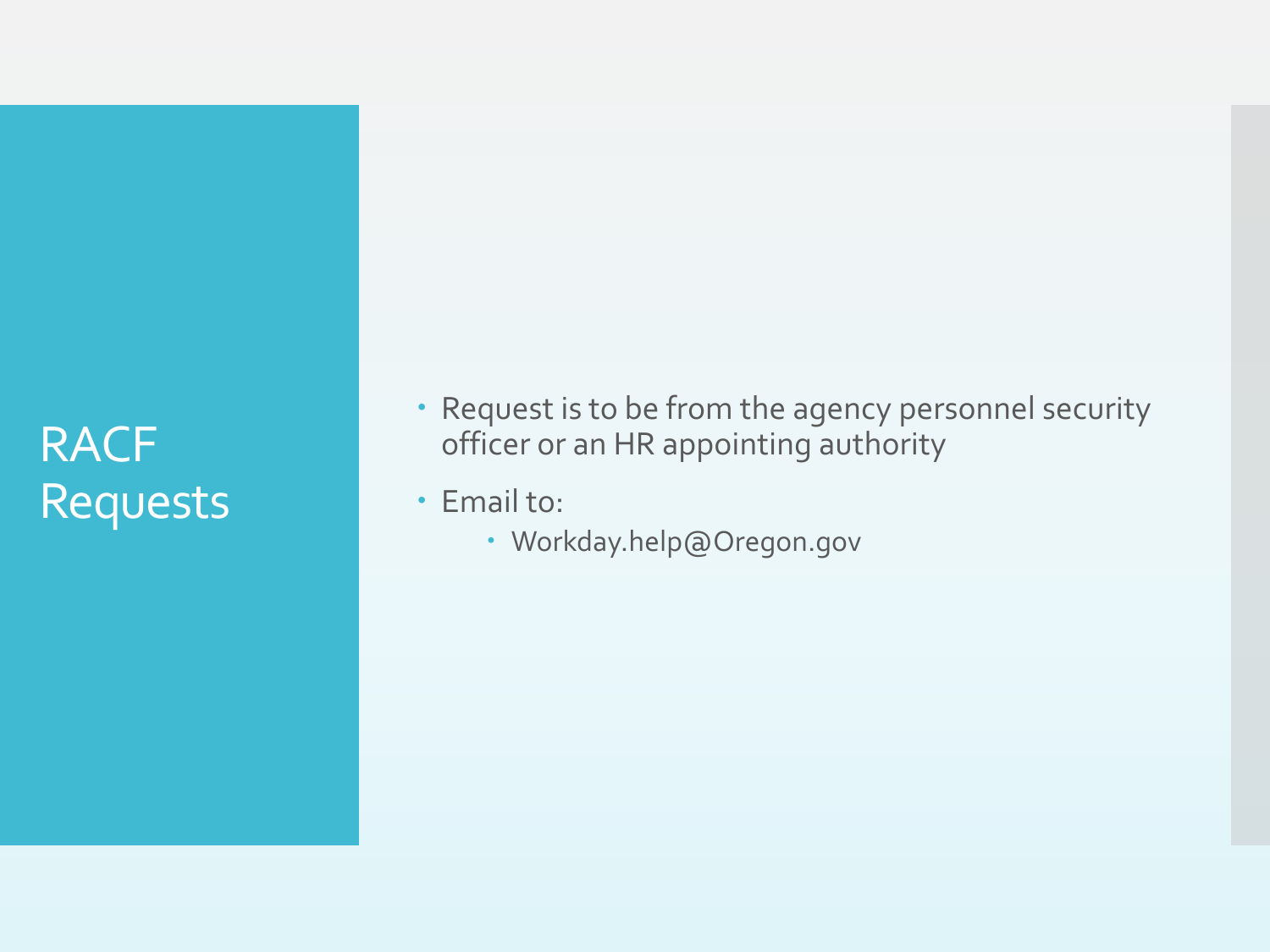#### Passwords

- No sharing of passwords or User ID's
	- Shared passwords or User ID's will cause revoking from all financial systems
- Resume vs. Reset
	- Resume knows password but entered incorrectly
	- Reset password was forgotten or expired
- Who can ask for password?
	- Only the owner of the User ID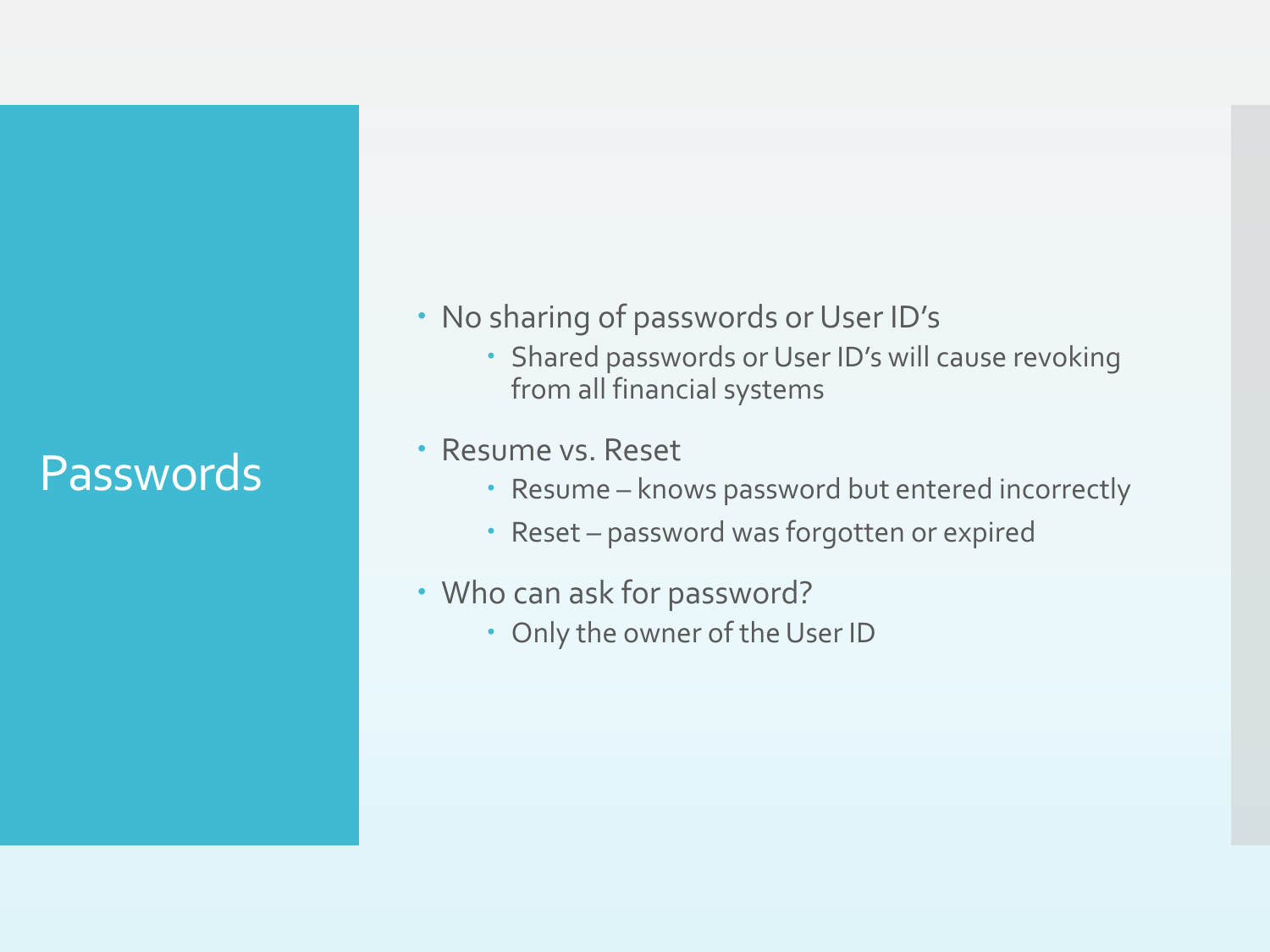#### Password Resets

Where to send password reset requests

- Mainframe (SFMA and OSPA)
	- [DAS.RacfUserAdm@Oregon.gov](mailto:DAS.RacfUserAdm@Oregon.gov)
		- User includes name, RACF ID, and system name
- Datamart
	- [https://dasapp.state.or.us/DatamartApp](https://dasapp.state.or.us/DatamartApp/)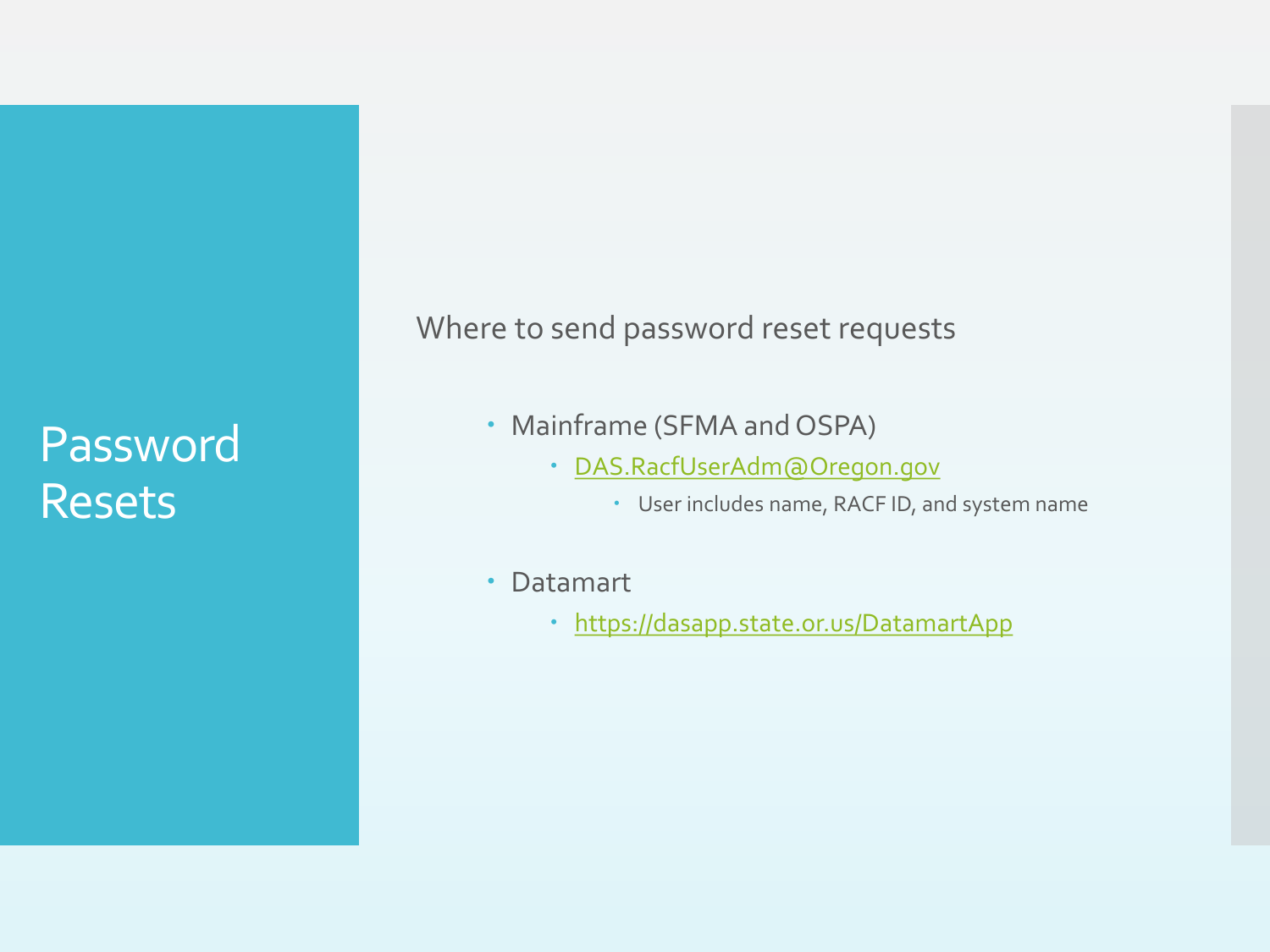Agency **Security Officers** (ASO)

- Establishing ASO minimum 2 per system
- ASO Responsibilities
- Sending Requests
- Email List for Security Officers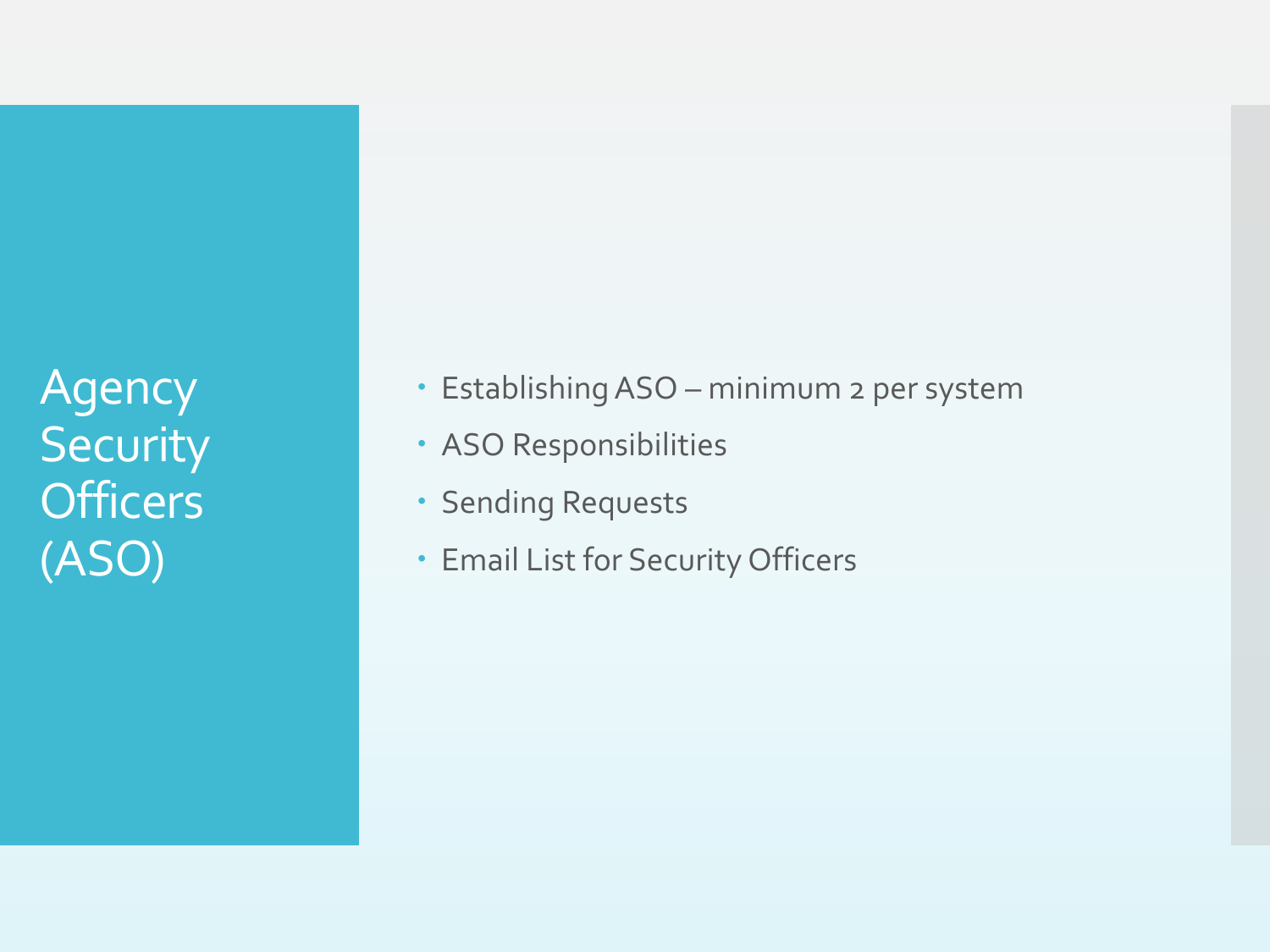# **Establishing** ASO

- Agency CFO or designate completes and sends Agency Security Officer Notification Form to Systems Security:
	- Designate new security officer.
	- Change authorization rights.
	- Revoke authorization.
- Must be done within one business day of the change event.
- The appointment is effective when the form is received by System Security.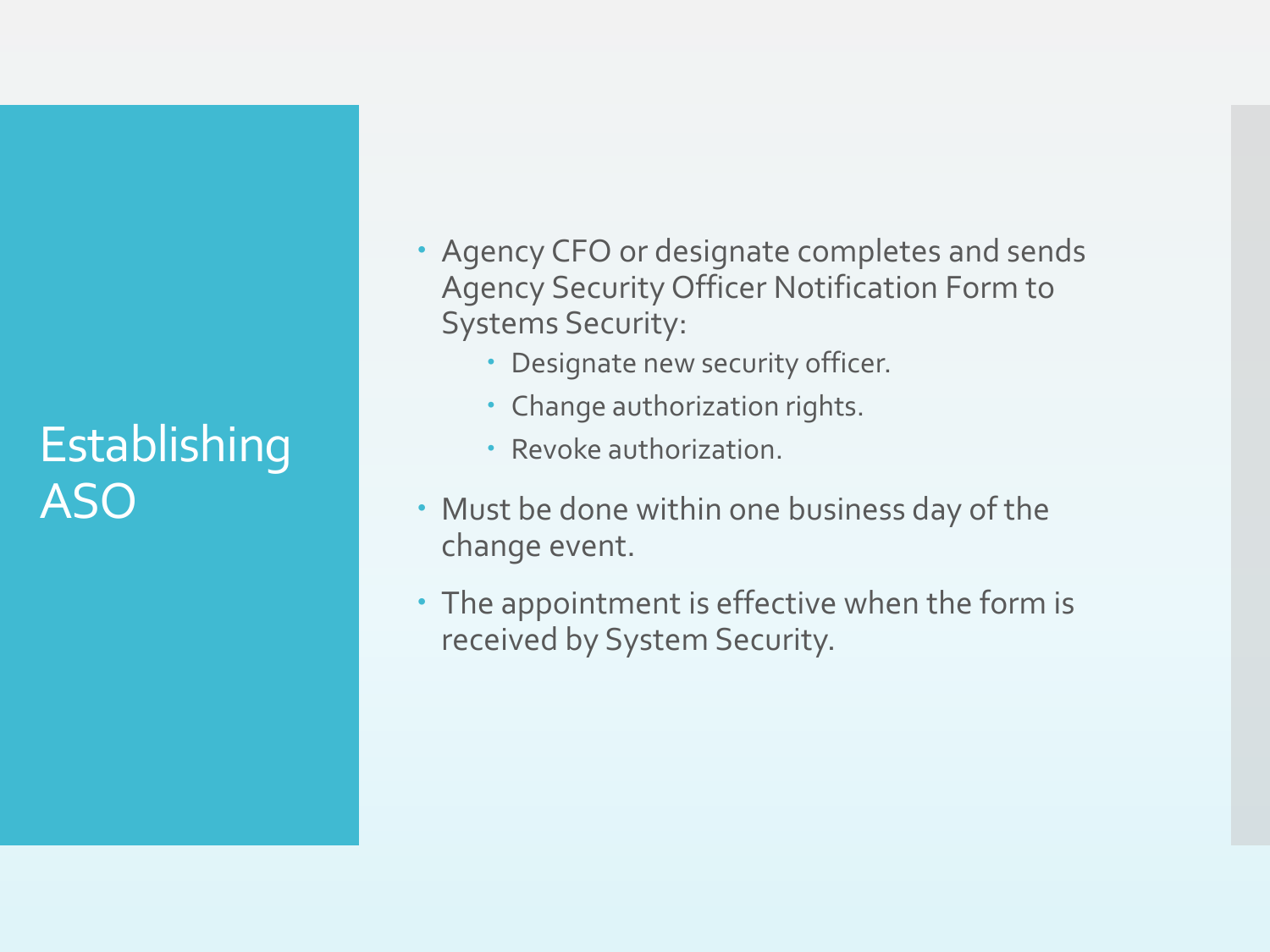Establishing ASO continued

The Agency CFO or designate:

- Grants authorization rights for financial systems:
	- R\*STARS
	- · ADPICS
	- **OSPA**
	- Datamart
- Assigns semi-annual review responsibilities.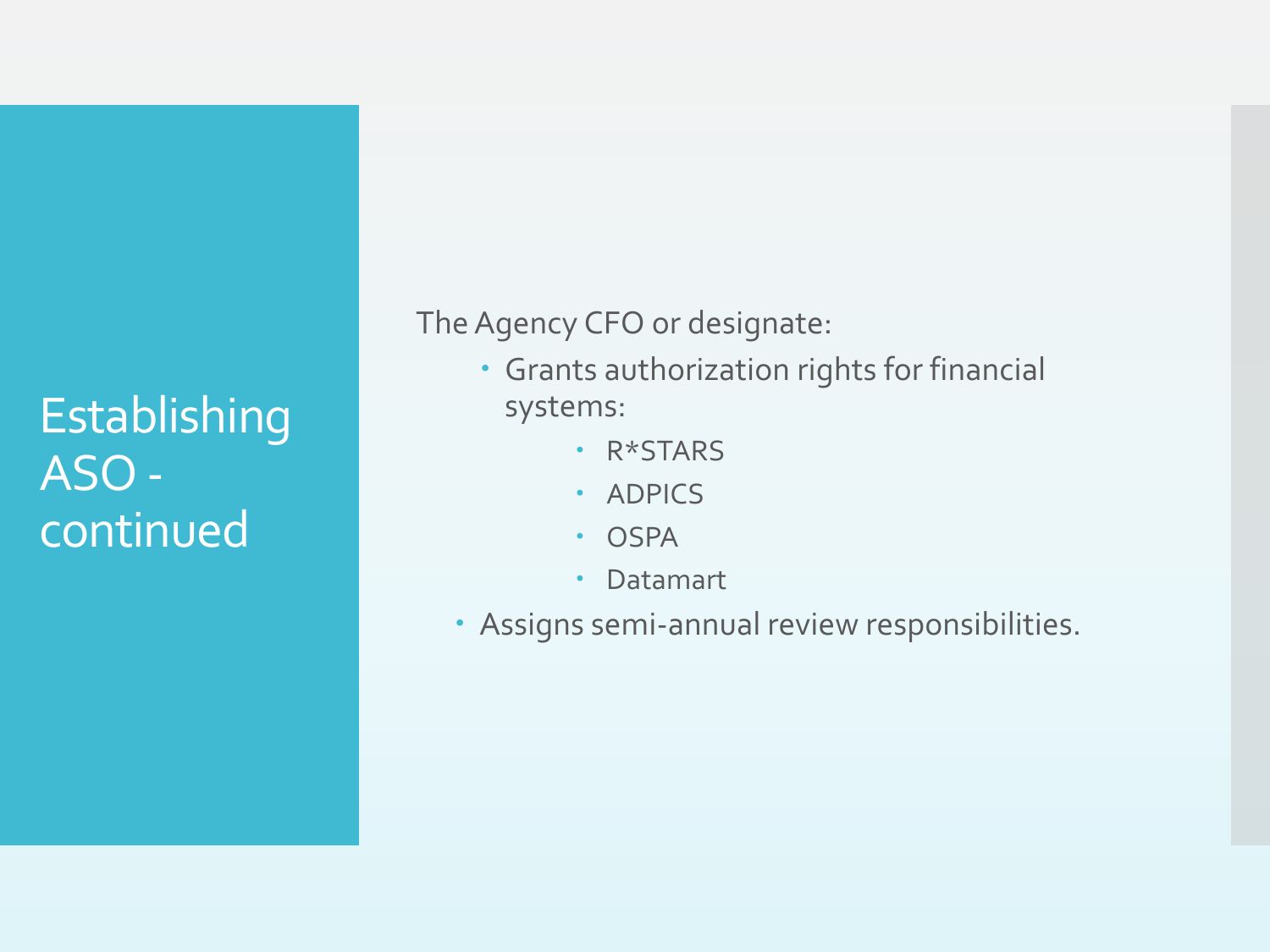#### ASO Responsibilities

- Support system security by requesting the lowest level of access that will allow completion of assignments while preserving a reasonable degree of operational efficiency.
- To the best of each security officer's knowledge, provide assurance of no unnecessary access through timely completion of security reviews.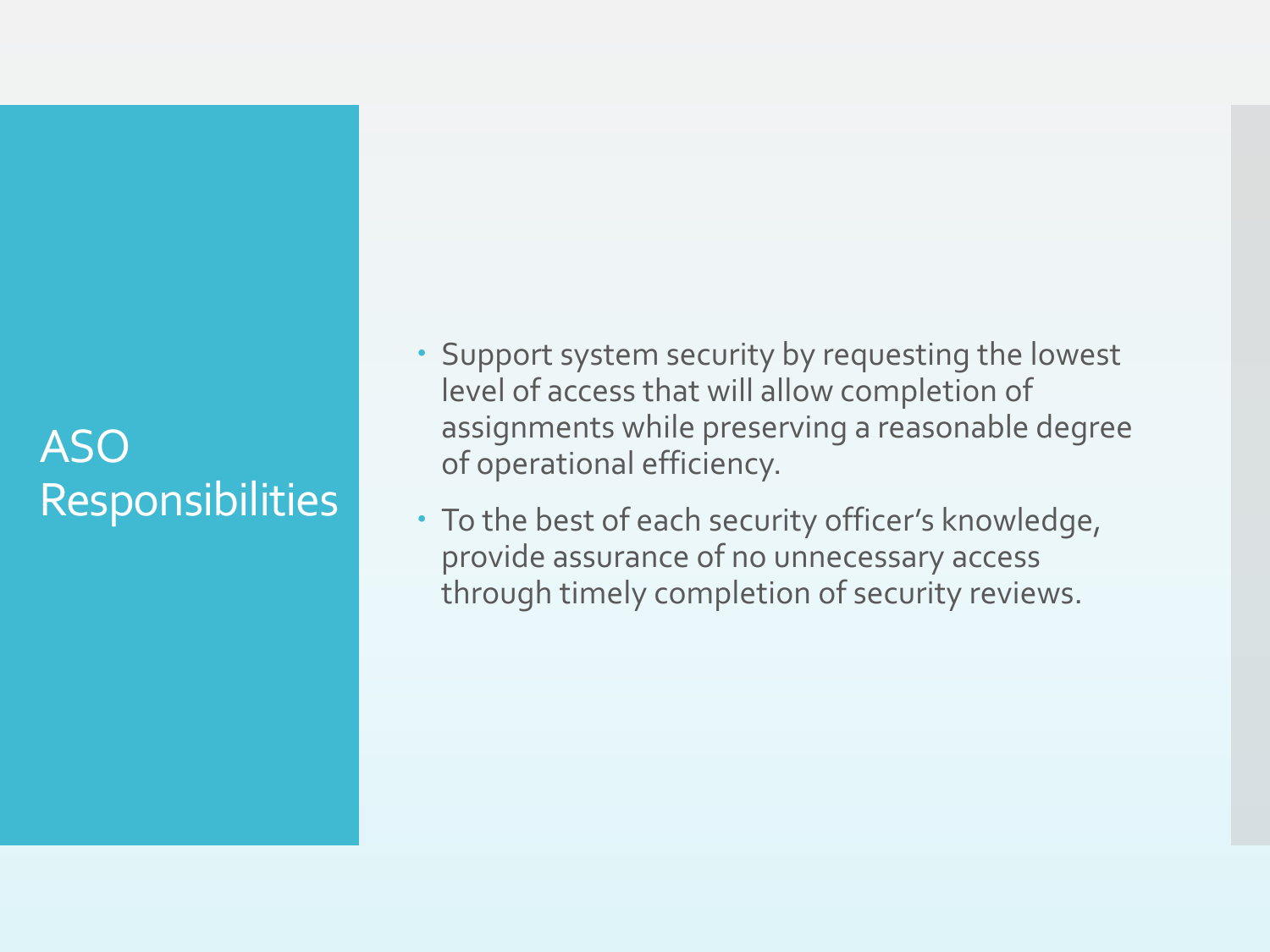ASO Responsibilities - continued

- Receive information from management.
- Verify current and requested access is compatible and necessary.
- Request inactivation of access no longer needed.
- Communicate with SSO.
- Retain documentation of all requests for 3 years.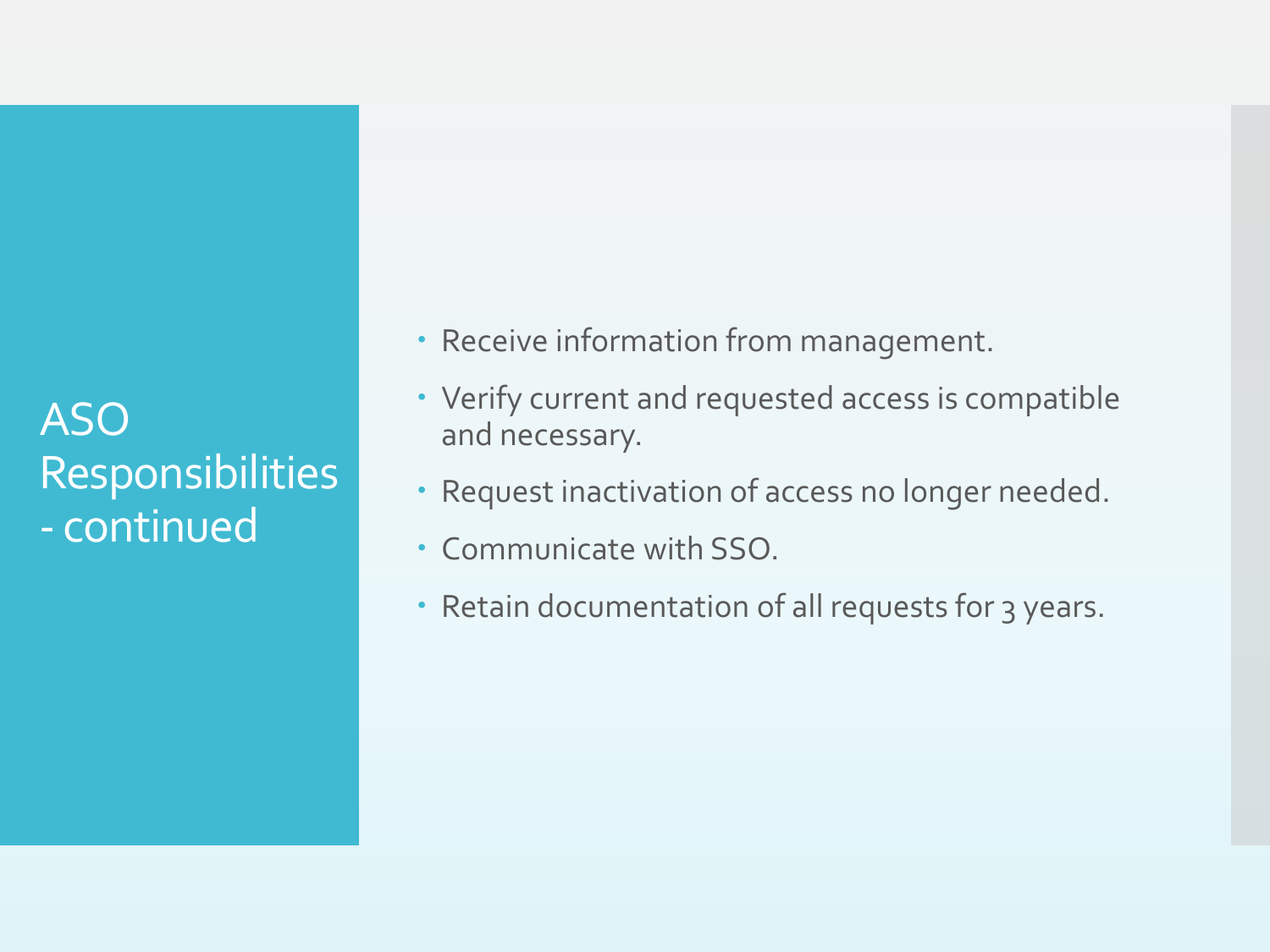# Sending Requests

Questions to consider and discuss with the manager requesting access.

- What are the individual's duties?
- Do they have any current access?
- What kind of transactions need to be processed?
- Does the request support sound internal controls?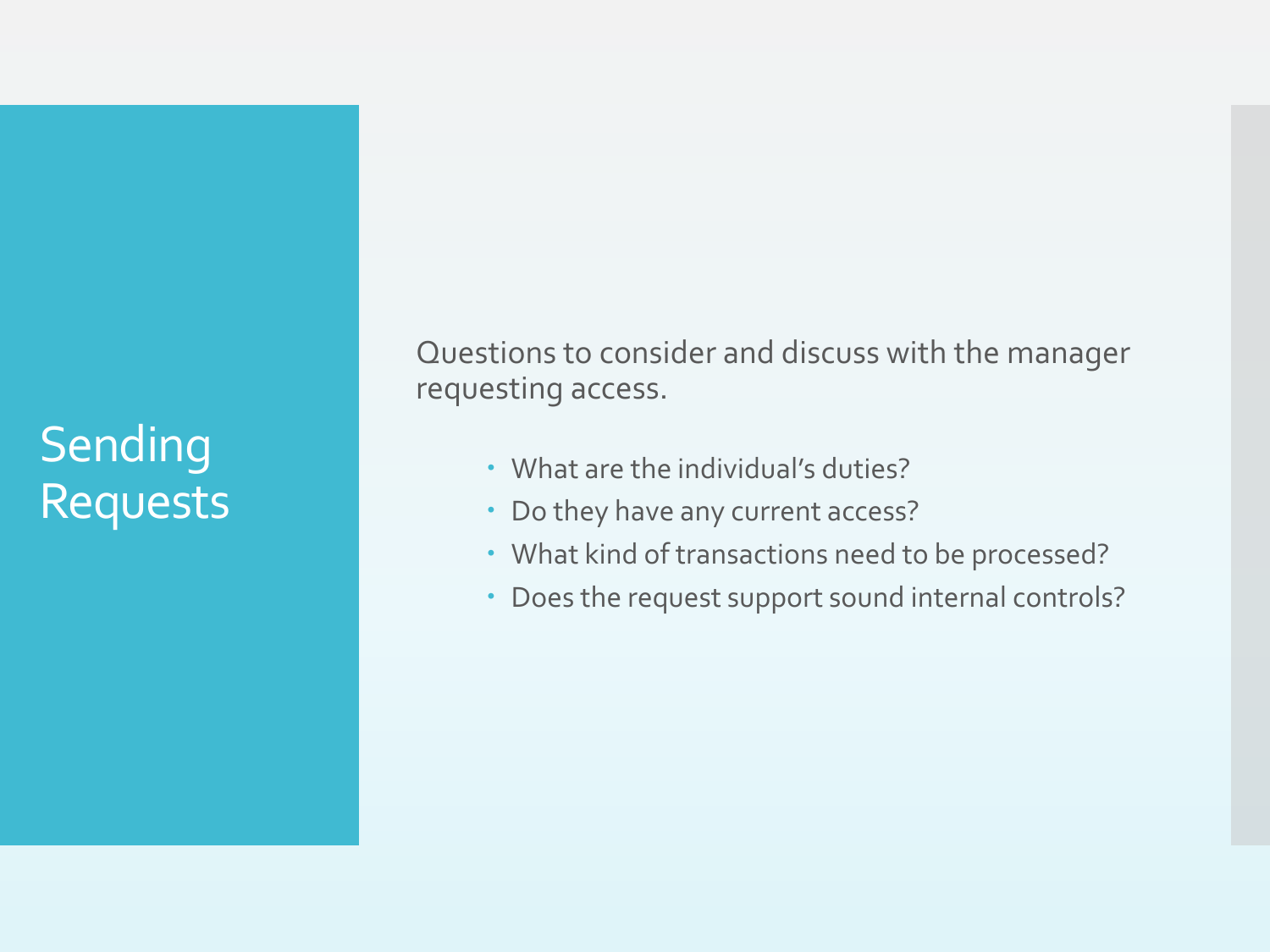

#### **SFMA and OSPA - Mainframe Access**

Financial Systems Security Request Form

This form is to be completed and submitted by the designated Agency Security Officer (ASO) for R\*Stars, ADPICS, and OSPA.

| <b>User Information</b> |                    |                |                  |                                    |  |
|-------------------------|--------------------|----------------|------------------|------------------------------------|--|
| User Last Name:         | <b>First Name:</b> | <b>RACFID:</b> | Agency #: Email: | (must be an active address) Phone: |  |
|                         |                    |                |                  |                                    |  |

|                                                                                                                                             | <b>R*STARS Request</b>                    | <b>Adjustments to User Class</b><br>(use only if request varies from the UC template, will apply to all UCs on same line) |                 |     |       |                                             |     |                                                   |  |  |  |  |  |  |  |  |
|---------------------------------------------------------------------------------------------------------------------------------------------|-------------------------------------------|---------------------------------------------------------------------------------------------------------------------------|-----------------|-----|-------|---------------------------------------------|-----|---------------------------------------------------|--|--|--|--|--|--|--|--|
| <b>Action</b>                                                                                                                               | User Class(s)<br>Form not valid for UC 78 | Acct<br>Trans                                                                                                             | Release<br>Flag | Agy | Batch | Disburse. Batch<br>Group Edit Mode   Method | Agy | Template adjustment for<br>96b screen (ex. WRP=0) |  |  |  |  |  |  |  |  |
|                                                                                                                                             |                                           |                                                                                                                           |                 |     |       |                                             |     |                                                   |  |  |  |  |  |  |  |  |
| ا۳                                                                                                                                          |                                           |                                                                                                                           |                 |     |       |                                             |     |                                                   |  |  |  |  |  |  |  |  |
|                                                                                                                                             |                                           |                                                                                                                           |                 |     |       |                                             |     |                                                   |  |  |  |  |  |  |  |  |
| ob duties: Required - A short description of activities the requested access will be used for. (Ex. "to review grants and update profiles") |                                           |                                                                                                                           |                 |     |       |                                             |     |                                                   |  |  |  |  |  |  |  |  |
|                                                                                                                                             |                                           |                                                                                                                           |                 |     |       |                                             |     |                                                   |  |  |  |  |  |  |  |  |

#### Additional information to support audit trail:

revised 08/2017

| <b>ADPICS Request</b>                          |                                                |                                                                     |                      |                    | Reset an existing User to the following template |                                                                                                                                                         |                        |  |
|------------------------------------------------|------------------------------------------------|---------------------------------------------------------------------|----------------------|--------------------|--------------------------------------------------|---------------------------------------------------------------------------------------------------------------------------------------------------------|------------------------|--|
| Action                                         | <b>User Id Template</b>                        | Buyer<br>Id                                                         | <b>User</b><br>Level | User<br>Dept       | Mailbox<br>Dept                                  | <b>PO</b> Authorization<br>Amt                                                                                                                          | <b>Bill To</b>         |  |
| $\left  \cdot \right $                         | $\overline{\phantom{a}}$                       |                                                                     |                      |                    |                                                  |                                                                                                                                                         |                        |  |
|                                                | <b>Dept Authorization</b>                      |                                                                     |                      |                    | Template adjustments for the 7700 screens        |                                                                                                                                                         |                        |  |
|                                                |                                                |                                                                     |                      |                    |                                                  |                                                                                                                                                         |                        |  |
|                                                |                                                |                                                                     |                      |                    |                                                  | Job duties: Required - A short description of activities the requested access will be used for. (Ex. "to create and post requisitions")                 |                        |  |
|                                                |                                                |                                                                     |                      |                    |                                                  |                                                                                                                                                         |                        |  |
|                                                | Additional information to support audit trail: |                                                                     |                      |                    |                                                  |                                                                                                                                                         |                        |  |
|                                                |                                                |                                                                     |                      |                    |                                                  |                                                                                                                                                         |                        |  |
| <b>OSPA Request</b>                            |                                                |                                                                     |                      |                    |                                                  | To request OSPA access to other agencies, you must be an authorized ASO for that agy.<br>'DAS only' templates must be requested by DAS OSPA Management. |                        |  |
| <b>Action</b>                                  |                                                | <b>User Type Template</b>                                           |                      |                    | List any additional agency #'s for access        |                                                                                                                                                         |                        |  |
| ▼                                              |                                                |                                                                     |                      |                    |                                                  | $\overline{\phantom{a}}$                                                                                                                                |                        |  |
| <b>User OR # - Required</b><br>for OSPA access |                                                |                                                                     |                      | <b>Terminal ID</b> |                                                  | Terminal information is no longer required for OSPA access.                                                                                             |                        |  |
|                                                |                                                |                                                                     |                      |                    |                                                  | Job duties: Required - A short description of activities the requested access will be used for. (Ex. "to enter time and review benefits")               |                        |  |
|                                                |                                                |                                                                     |                      |                    |                                                  |                                                                                                                                                         |                        |  |
|                                                | Additional information to support audit trail: |                                                                     |                      |                    |                                                  |                                                                                                                                                         |                        |  |
|                                                |                                                |                                                                     |                      |                    |                                                  |                                                                                                                                                         |                        |  |
|                                                |                                                |                                                                     |                      |                    |                                                  |                                                                                                                                                         |                        |  |
| ASO's typed signature:                         |                                                | (signer must send form using<br>'submit' button, no scans accepted) |                      |                    | <b>Current Date:</b>                             |                                                                                                                                                         | <b>Submit by Email</b> |  |

#### **Sending** Requests - continued

Use this form to make security requests for: R\*Stars ADPICS **OSPA** 

(Adobe Reader 8 or higher required to send form)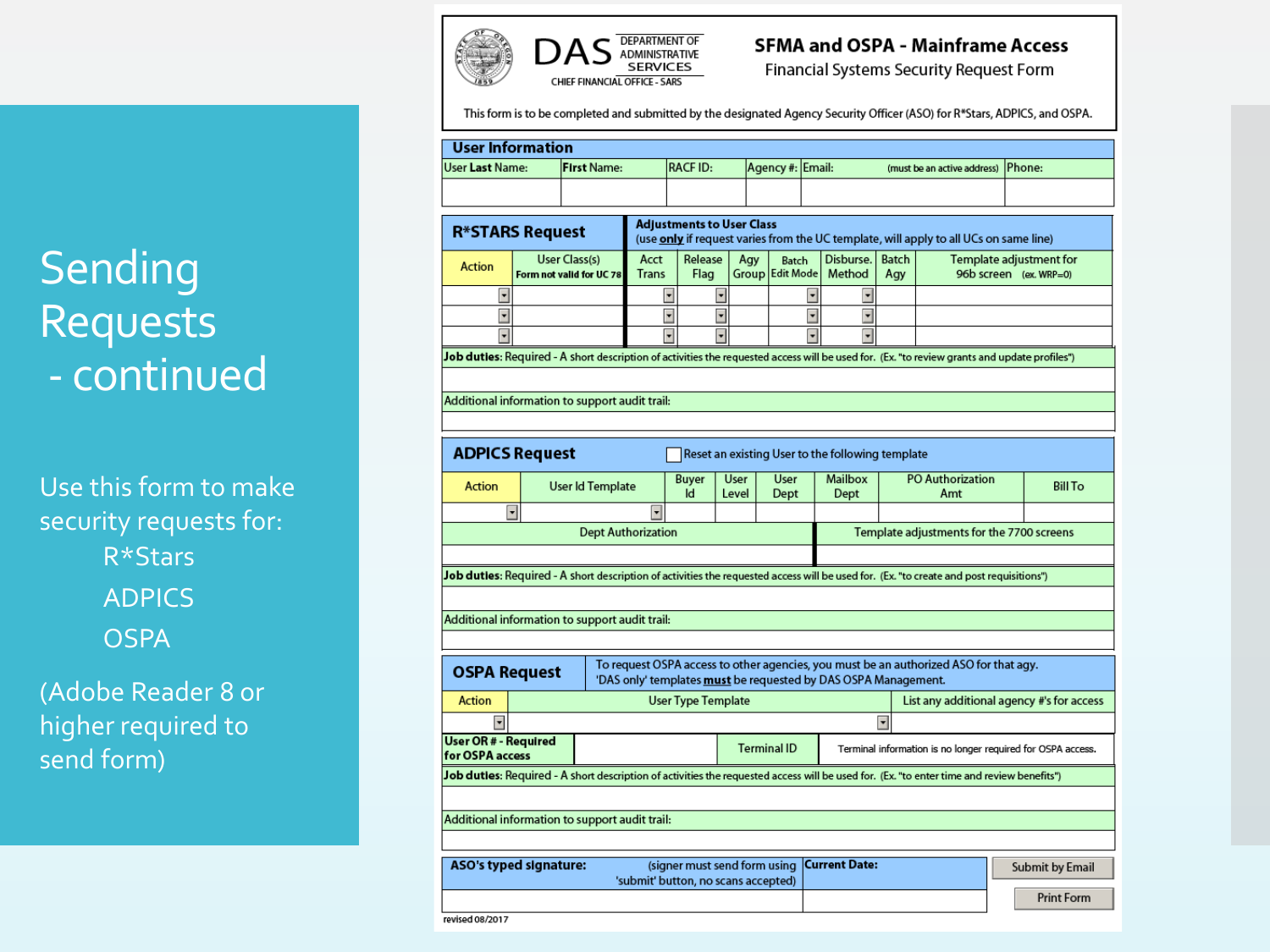# Sending Requests – continued

#### Adjustments to User Class

 Only complete this section if the request varies from the User Class template.

| <b>R*STARS Request</b> | <b>Adjustments to User Class</b><br>(use only if request varies from the UC template, will apply to all UCs on same line) |                                           |               |                          |                 |     |                          |                                             |     |                                                   |
|------------------------|---------------------------------------------------------------------------------------------------------------------------|-------------------------------------------|---------------|--------------------------|-----------------|-----|--------------------------|---------------------------------------------|-----|---------------------------------------------------|
| <b>Action</b>          |                                                                                                                           | User Class(s)<br>Form not valid for UC 78 | Acct<br>Trans |                          | Release<br>Flag | Agy | Batch                    | Disburse. Batch<br>Group Edit Mode   Method | Agy | Template adjustment for<br>96b screen (ex. WRP=0) |
| Add                    |                                                                                                                           | 17, 99                                    |               |                          |                 |     |                          |                                             |     |                                                   |
| Add                    |                                                                                                                           | 48                                        |               | $\overline{\phantom{a}}$ |                 |     |                          |                                             |     |                                                   |
|                        |                                                                                                                           |                                           |               |                          |                 |     | $\overline{\phantom{0}}$ |                                             |     |                                                   |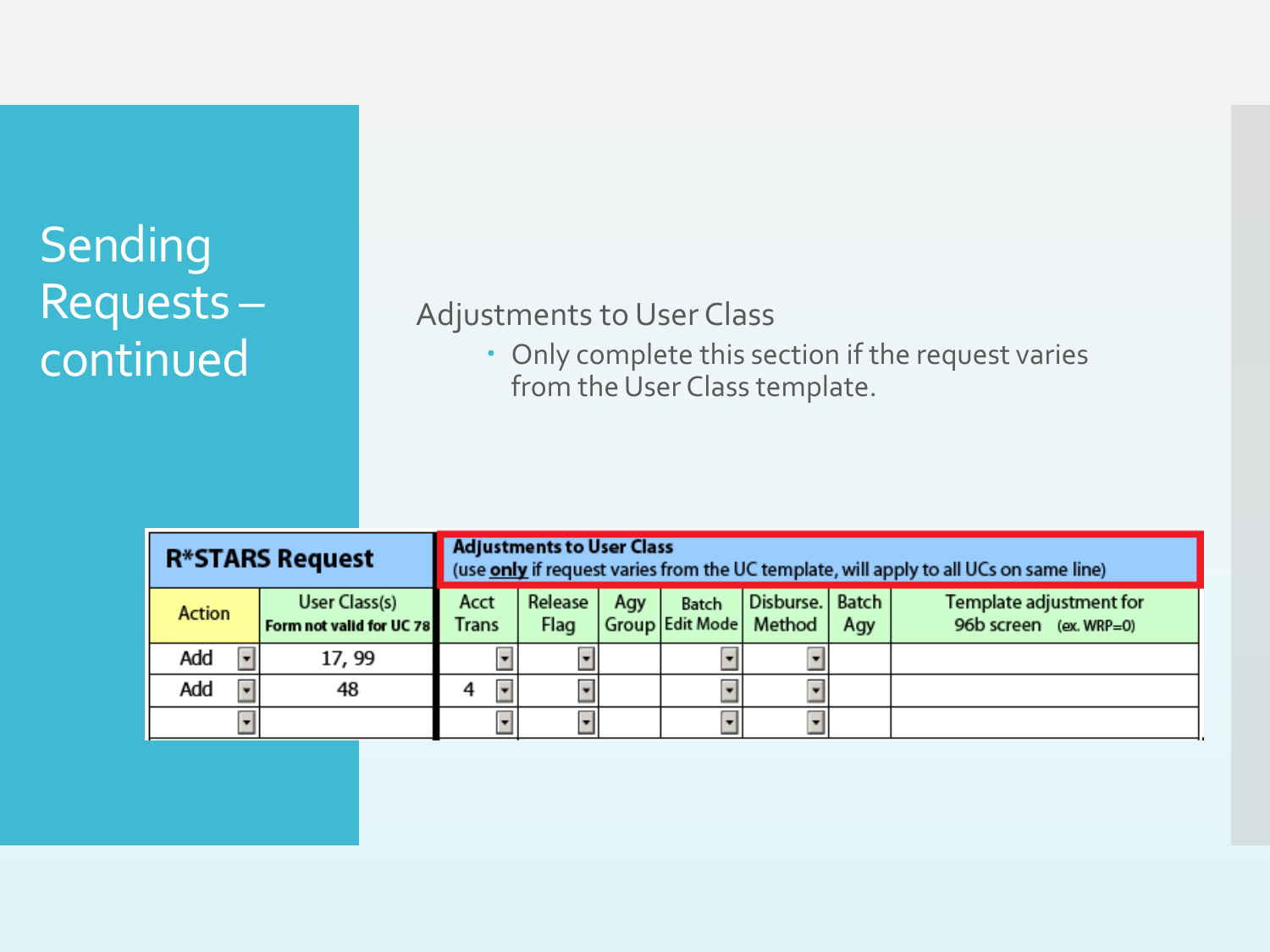Sending Requests – continued

#### Job Duties (Required)

- A brief description of the job duties justifying the specific access requested.
- Examples:
	- Good
		- Review grants and update profiles.
		- Analyze and reconcile revenues.
		- To post purchase orders.
		- Enter time and review benefits
	- Insufficient
		- Position title.
		- To perform daily duties.
		- New employee.
		- Match XXX's access.
		- Change in RACF.

Job duties: Required - A short description of activities the requested access will be used for. (Ex. "to review grants and update profiles")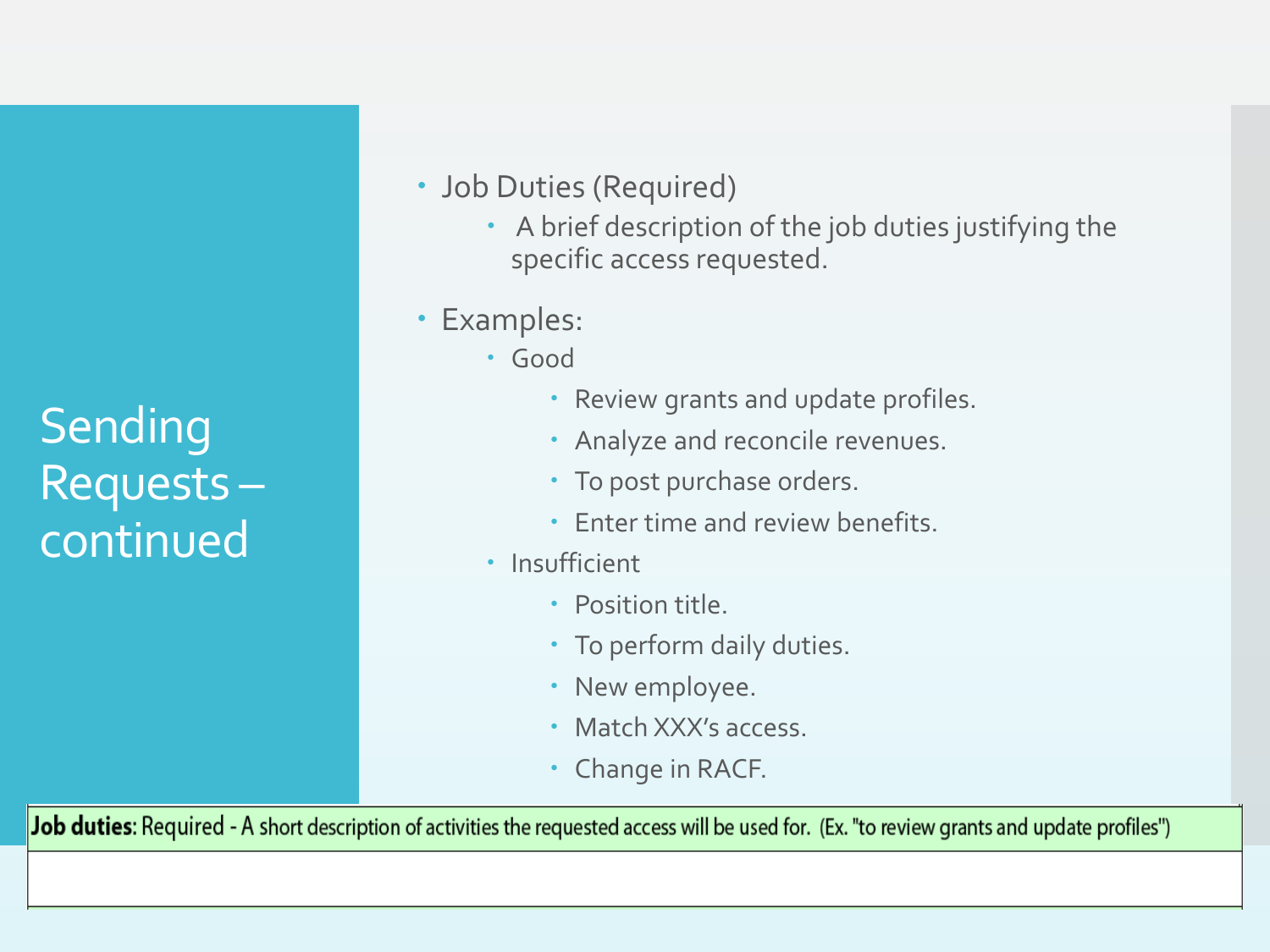Sending Requests continued

- Requests are sent from authorized ASOs.
- ASOs can not make requests for themselves.
- Datamart requests should be sent separately.
- Access requests are sent to: [Security.Systems@Oregon.gov](mailto:Security.Systems@Oregon.gov)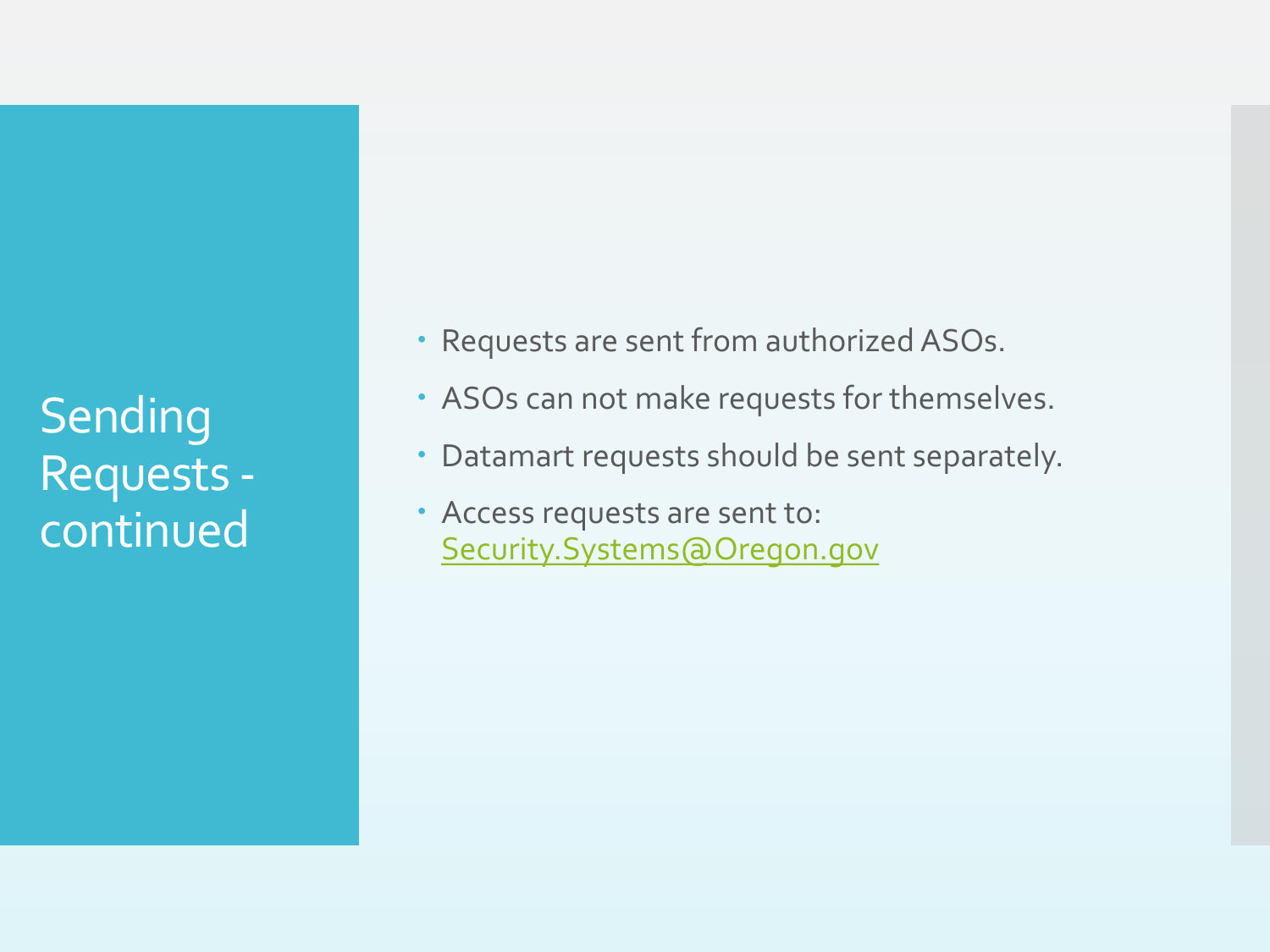# Email List for **Security Officers**

- Subscribe to the ASO News List
- [http://listsmart.osl.state.or.us/mailman/listinfo/sfm](http://listsmart.osl.state.or.us/mailman/listinfo/sfma-ospa_agy_security_officers) a-ospa\_agy\_security\_officers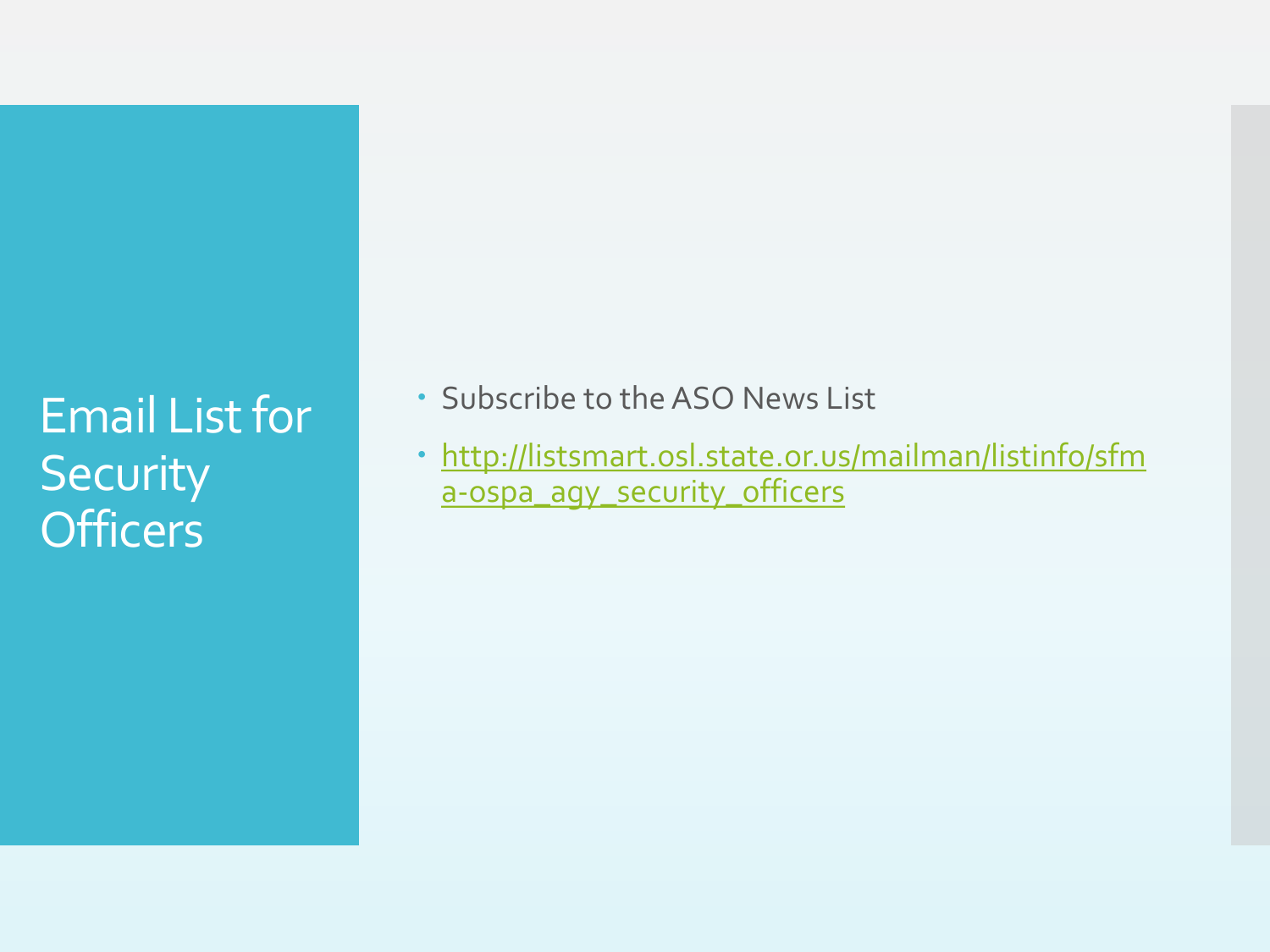

- This is done to comply with the Internal Control guidelines, as well as to monitor and provide reasonable assurance that current user access is appropriate and consistent with the user's job duties.
- Reviews start in February and August of each year.
- Two-part process:
	- SSO verifies ASO assignments with each agency's CFO or designate. SSO provides the ASO contact list for review along with verification forms. CFOs must complete the verification forms by signing, dating, and recording any change and return them to the SSO by the specified due date (only the verification forms).
	- ASO verifies the correctness of the access granted to the agency's users and checks with the users' managers to determine if the level of access is still appropriate. SSO provides system-specific reports for review and analysis along with verification forms. ASOs must complete the verification forms by signing, dating, and recording any change and return them to the SSO by the specified due date (only the verification forms).
- Agencies should retain copies of the ASO contact list and system-specific reports for reference purposes.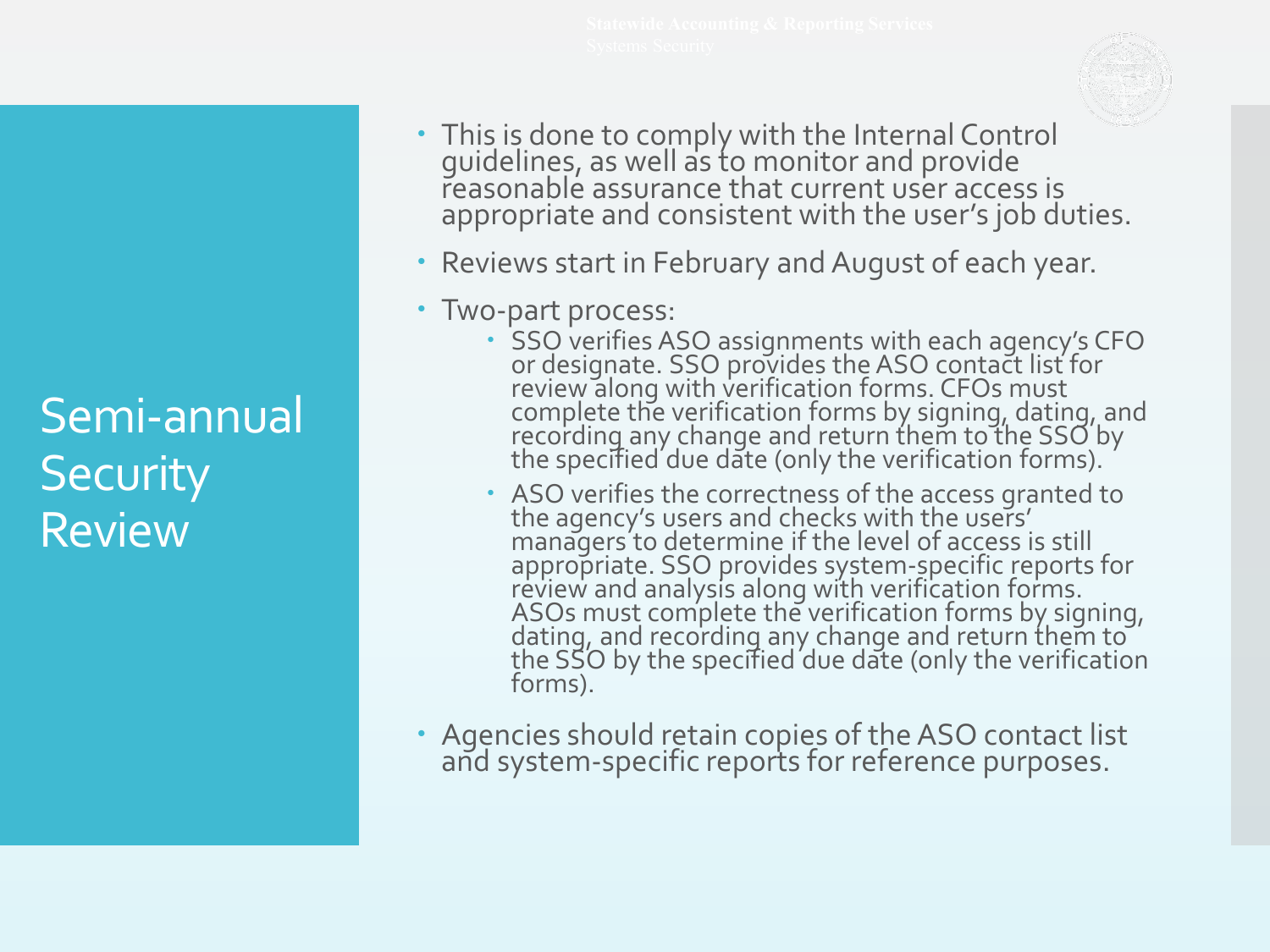

- System-specific Reports.
	- R\*STARS
		- RSTARS 96A. User's security profile (all active users).
		- RSTARS 96B. List of the individual screens the user have authority to view or update (Blank,  $o$ ,  $1$ ,  $2$ ,  $3$ ). This report includes only those users of which access differs from the Standard UC Templates.
	- ADPICS
		- ADPICS 7600 & 7650. User's security profile.
		- ADPICS 7700. List of the individual screens the user have authority to view or update  $(X, I, U, D)$ .
		- ADPICS Approval Path. List of documents, amounts and approval levels by department.
	- OSPA
		- OSPA PUSC. User's security profile and list of the individual screens the user have authority to view or update (N, D, U).
		- NOTE: User Type 78, used to add OSPA Datamart tables.
	- Datamart
		- Datamart Standard View. User's access to SFMA tables, OSPA tables and OSPA groups.

# Semi-annual **Security** Review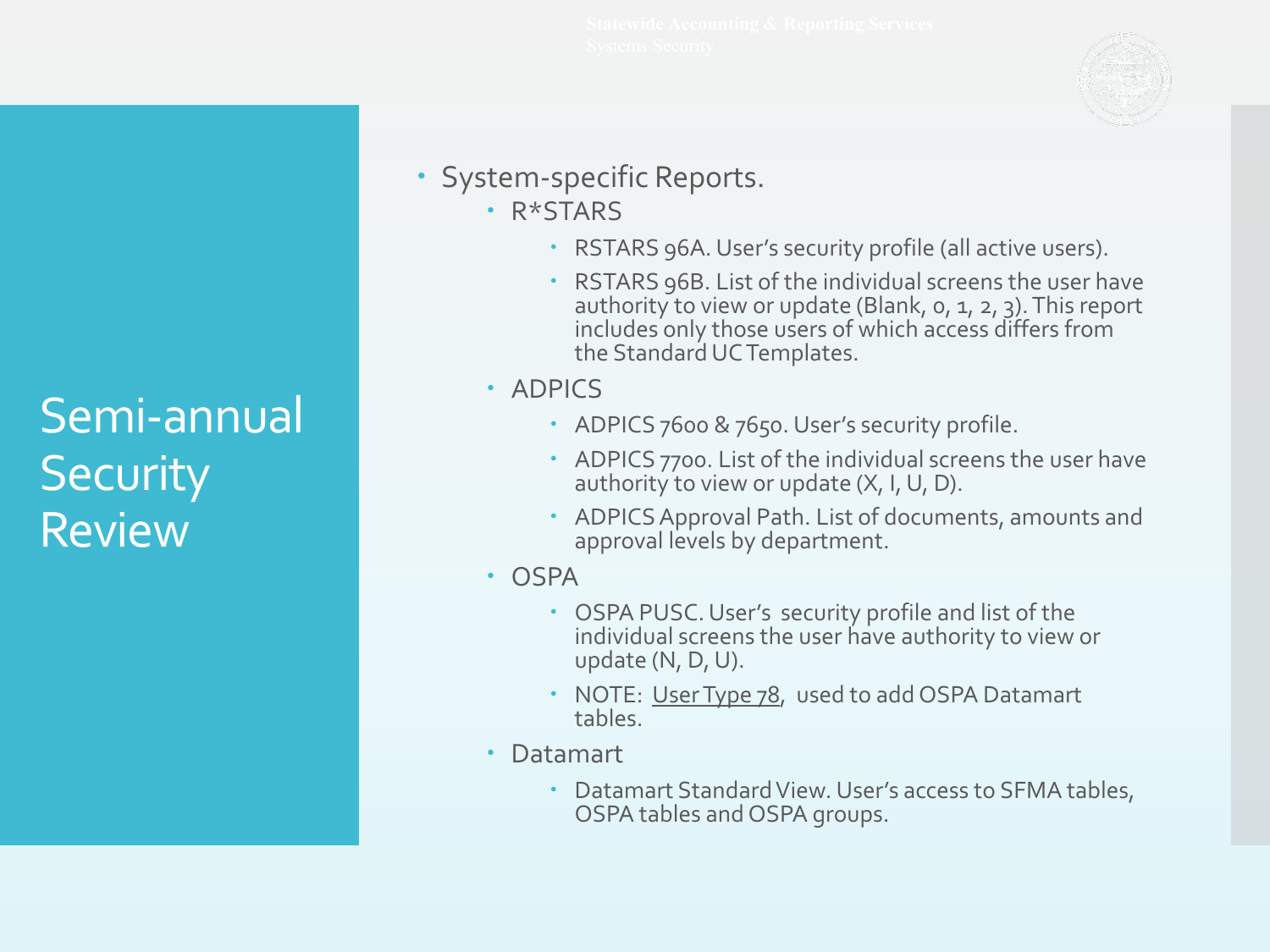## Semi-annual **Security** Review

- Some recommendations when performing the review:
	- R\*STARS
		- Pay special attention to Statewide User classes (01 10, 36, 38, 39, 46, 50, 59, 65, 70, 79 – 81) and All Agency View Access (UC<sub>78</sub>).
		- Check for redundancy (Refer to Redundant User Classes list).
		- Consider the User Class Templates as the "ideal" level of access (R\*STARS Security Manual).
		- Since the 96B report shows only those users of which access differs from the Standard UC Templates, all require careful review.
	- OSPA
		- Keep in mind some UT 78 where the DMRT field is "D" will be only for OSPA Datamart tables.
	- ADPICS
		- Since there is a high level of customization, it requires a detailed review.
	- DATAMART
		- Pay special attention to OSPA Agency Groups ("All Agencies & DAS Payroll).
		- Confirm that the user's current duties still require Datamart.

**A comprehensive and detailed review of all the reports is the only way to ensure that each agency user has the appropriate level of access.**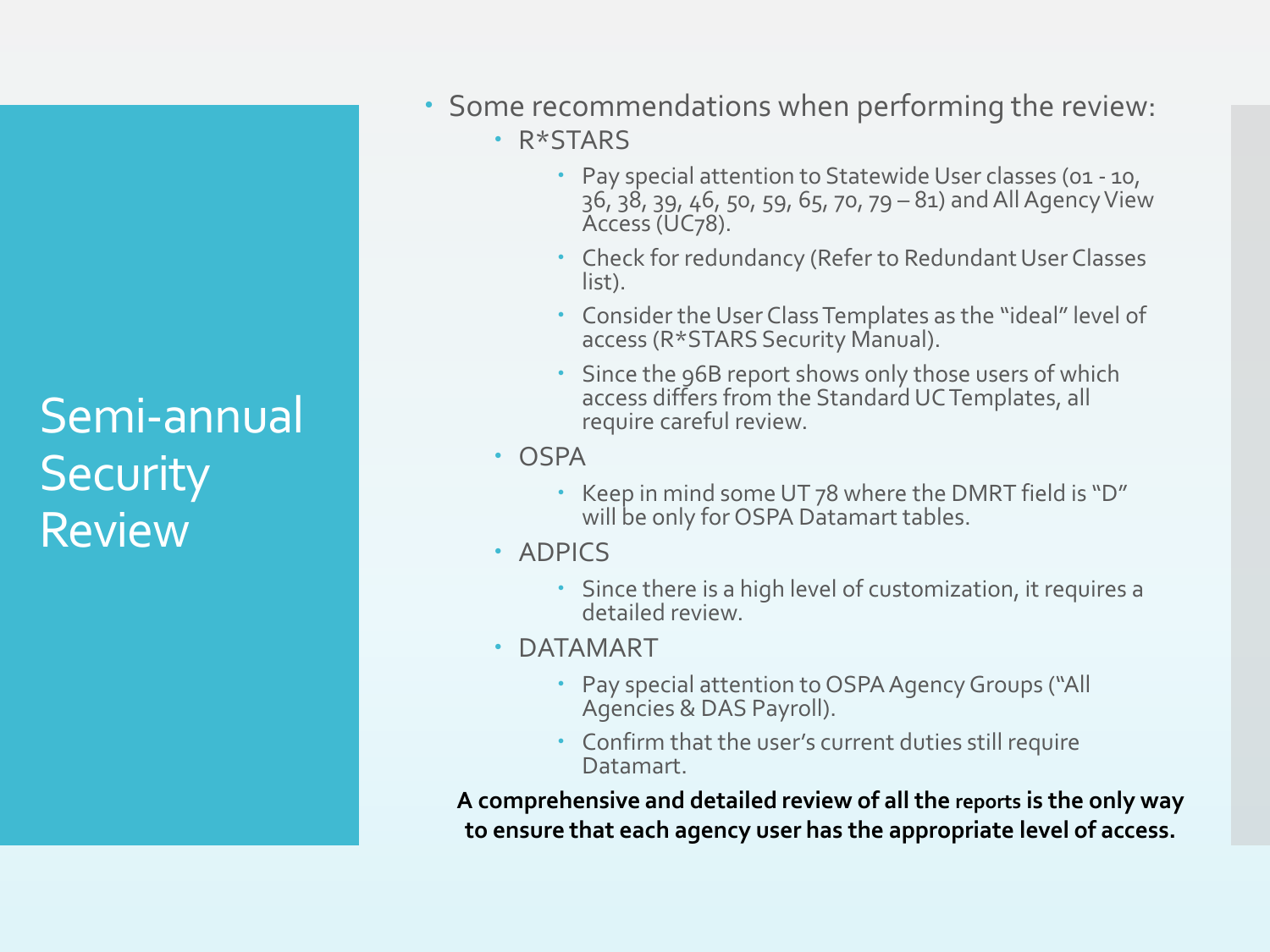#### Semi-annual **Security Review**

**PUSC** OREGON STATE PAYROLL SYSTEM 05/28/19 PROD **USER SCREEN CONTROL RACFID: USER78** AGNCY-GP: USRTP NAME: NOT FOUND **USER TYPE: 78 EMPLOYEE NUMBER: 0R8888888** 

ADB1 N ADB2 N ADD1 N ADD2 N ADD3 N ADW1 N ADW2 N DMRT N D910 N PACH N PAGY N PCHG N PMNT N PMSG N PPRM N PRPT N PSEC N PSYP N PTB1 N PTB2 N PTD1 N PTD2 N PTD3 N PTW1 N PTW2 N PTX1 N PTX2 N PUSC N P001 N P002 N P003 N P004 N P005 N P006 N P007 N P009 N P010 N P020 N P030 N P031 N P032 N P050 N P060 N P070 N P071 N P090 N P130 N P140 N P160 N P190 N P191 N P192 N P300 N P310 N P320 N P370 N P420 N P430 N P435 N WARP N WCRP N WRDB N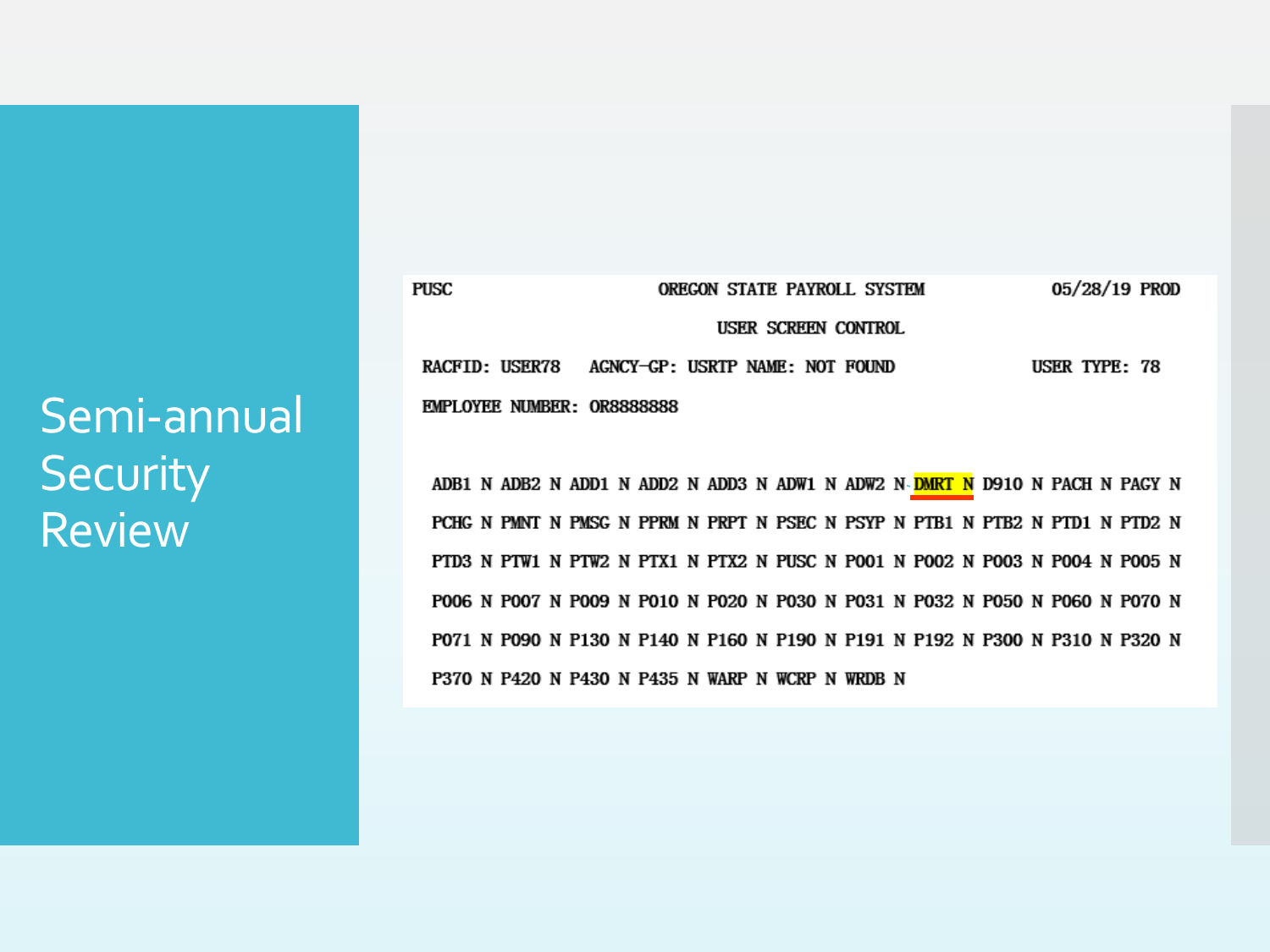**R\*STARS** Relational **Statewide** Accounting & Reporting System

Security Manual

- SFMA / OSPA Form guide pg 2
- User Class descriptions pg 3-7
- Redundant User Classes, Special forms pg 8
- Screen 96 A/B & D66 information pg 9-15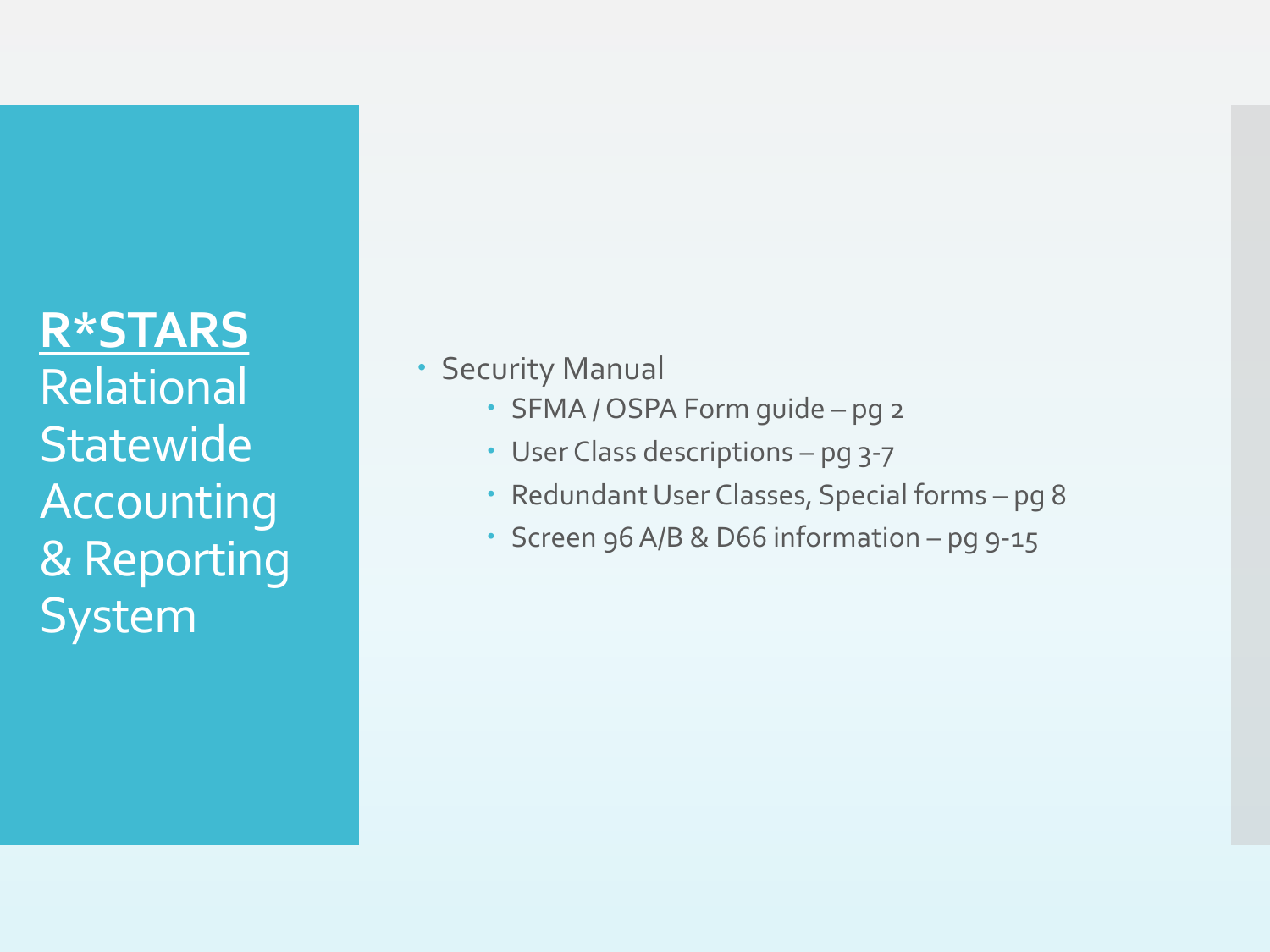96 A –USER **SECURITY** PROFILE

| • Accounting Trans- page 10 - R*STARS Security |
|------------------------------------------------|
| Manual                                         |

Release Flag and Disbursement Method – page 11

|                                                                                                                                                                                                                           | USER ID/CLASS: USER17 17 AGENCY: 107 NAME: FULL EXPENDITURE                                                                                                                                                                                         |
|---------------------------------------------------------------------------------------------------------------------------------------------------------------------------------------------------------------------------|-----------------------------------------------------------------------------------------------------------------------------------------------------------------------------------------------------------------------------------------------------|
| ACCOUNTING TRANS: 1<br>RELEASE FLAG: 0<br>AGENCY GROUP:<br>AGENCY RANGE 1:<br>AGENCY RANGE 2:<br>SECURITY AGENCY: 107<br>SECURITY ORG:<br>SECURITY ORG:<br>PRIOR MO POST IND: Y<br>PRIOR YR POST IND: Y<br>FUND OVERRIDE: | BATCH EDIT MODE: 2<br>DISBURSEMENT METHOD: 2<br>WORK HOUR: 0000 2400<br>WORK DAY: A<br>PRINTER ID:<br>DEFAULT.<br>ACTION CODE AGENCY:<br>ACTION CODE:<br>(Y/N)<br>VIEW TIN INFO: Y<br>(Y/N)<br>VIEW BANK INFO: N<br>(Y/N)<br>STATEWIDE REPORTING: N |
|                                                                                                                                                                                                                           |                                                                                                                                                                                                                                                     |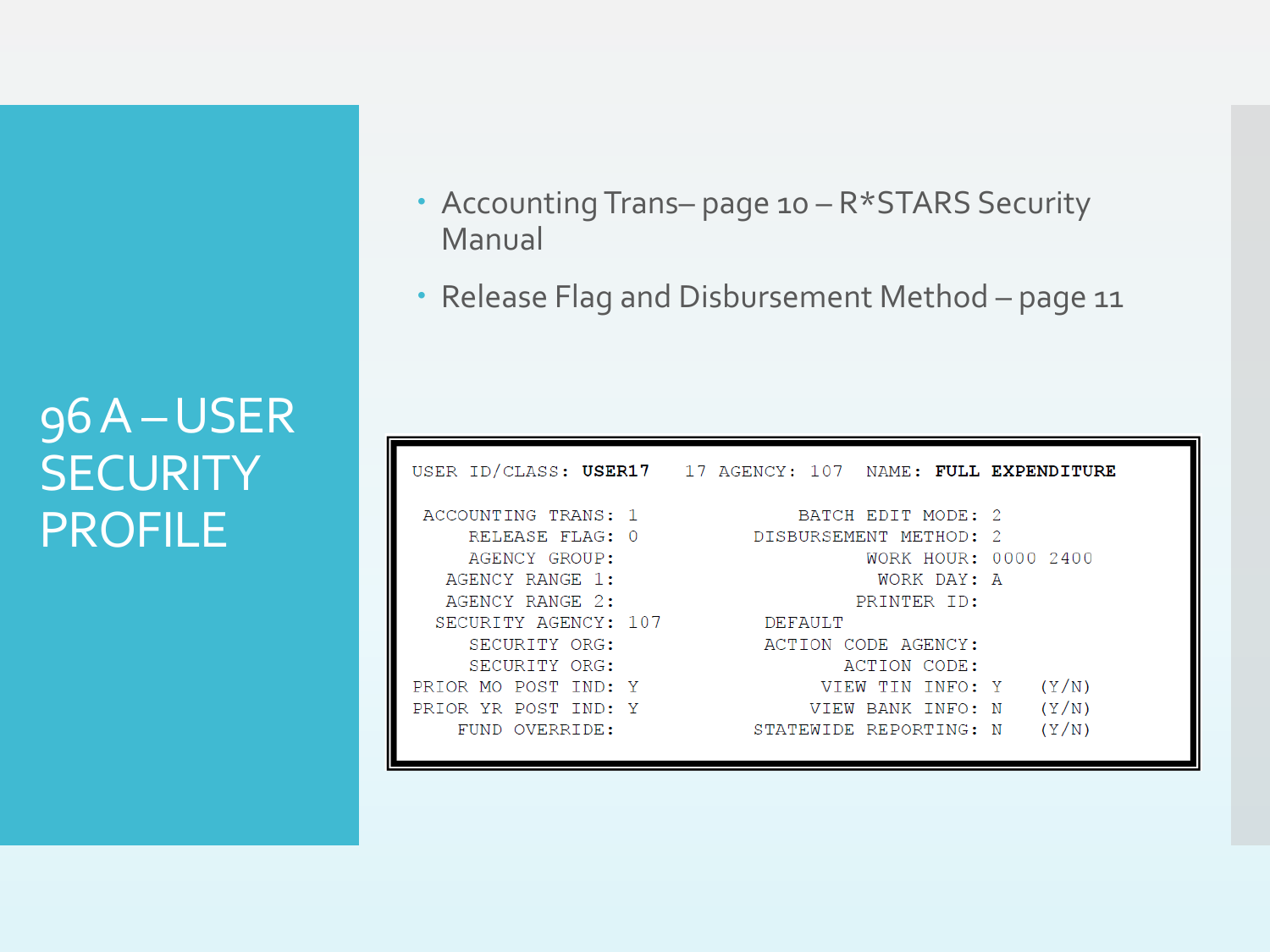## 96 B –USER **SECURITY** PROFILE

| S96B VER 2.0<br>LINK TO:                                                                       | USER ID/CLASS:                                                                          |                                                                                         |                                                                                         | AGY:                                                                                     | STATE OF OREGON<br>SECURITY PROFILE<br>NAME:                                                |                                                                                         |                                                                                           |                                                                                         |                                                                                         |                                                                                         |
|------------------------------------------------------------------------------------------------|-----------------------------------------------------------------------------------------|-----------------------------------------------------------------------------------------|-----------------------------------------------------------------------------------------|------------------------------------------------------------------------------------------|---------------------------------------------------------------------------------------------|-----------------------------------------------------------------------------------------|-------------------------------------------------------------------------------------------|-----------------------------------------------------------------------------------------|-----------------------------------------------------------------------------------------|-----------------------------------------------------------------------------------------|
| DO1<br>D13<br>D24<br>D36<br><u>D47</u><br>D59<br>012<br>027<br>038<br>049<br>062<br>080<br>092 | D02<br>D14<br>D25<br>D37<br>D48<br>D61<br>014<br>28A<br>039<br>051<br>063<br>081<br>093 | DO3<br>D15<br>D26<br>D38<br>D49<br>D62<br>017<br>28B<br>041<br>052<br>064<br>082<br>094 | D04<br>D16<br>D27<br>D39<br>D50<br>D63<br>018<br>029<br>042<br>053<br>065<br>084<br>095 | D05.<br>D17<br>D28<br>D40<br>D51<br>D64<br>020<br>030<br>043<br>054<br>066<br>085<br>096 | $DO6$ .<br>D18<br>D30<br>D41<br>D52<br>D66<br>021<br>031<br>43M<br>055<br>067<br>086<br>097 | D08<br>D19<br>D31<br>D42<br>D53<br>D67<br>022<br>033<br>044<br>056<br>068<br>087<br>101 | D09 -<br>D20<br>D32<br>D43<br>D54<br>D71<br>023<br>034<br>045<br>057<br>069<br>088<br>102 | D10<br>D21<br>D33<br>D44<br>D55<br>D73<br>024<br>035<br>046<br>058<br>077<br>089<br>103 | D11<br>D22<br>D34<br>D45<br>D56<br>D80<br>025<br>036<br>047<br>059<br>078<br>090<br>105 | D12<br>D23<br>D35<br>D46<br>D57<br>010<br>026<br>037<br>048<br>061<br>079<br>091<br>106 |
| 515                                                                                            | 518<br>EFF START DATE: :                                                                | 540                                                                                     | 550                                                                                     | WRP                                                                                      | REC<br>EFF END DATE: :                                                                      | SMR                                                                                     |                                                                                           |                                                                                         | LAST PROC DATE:                                                                         |                                                                                         |

• Screens accessible to most UC - pg 14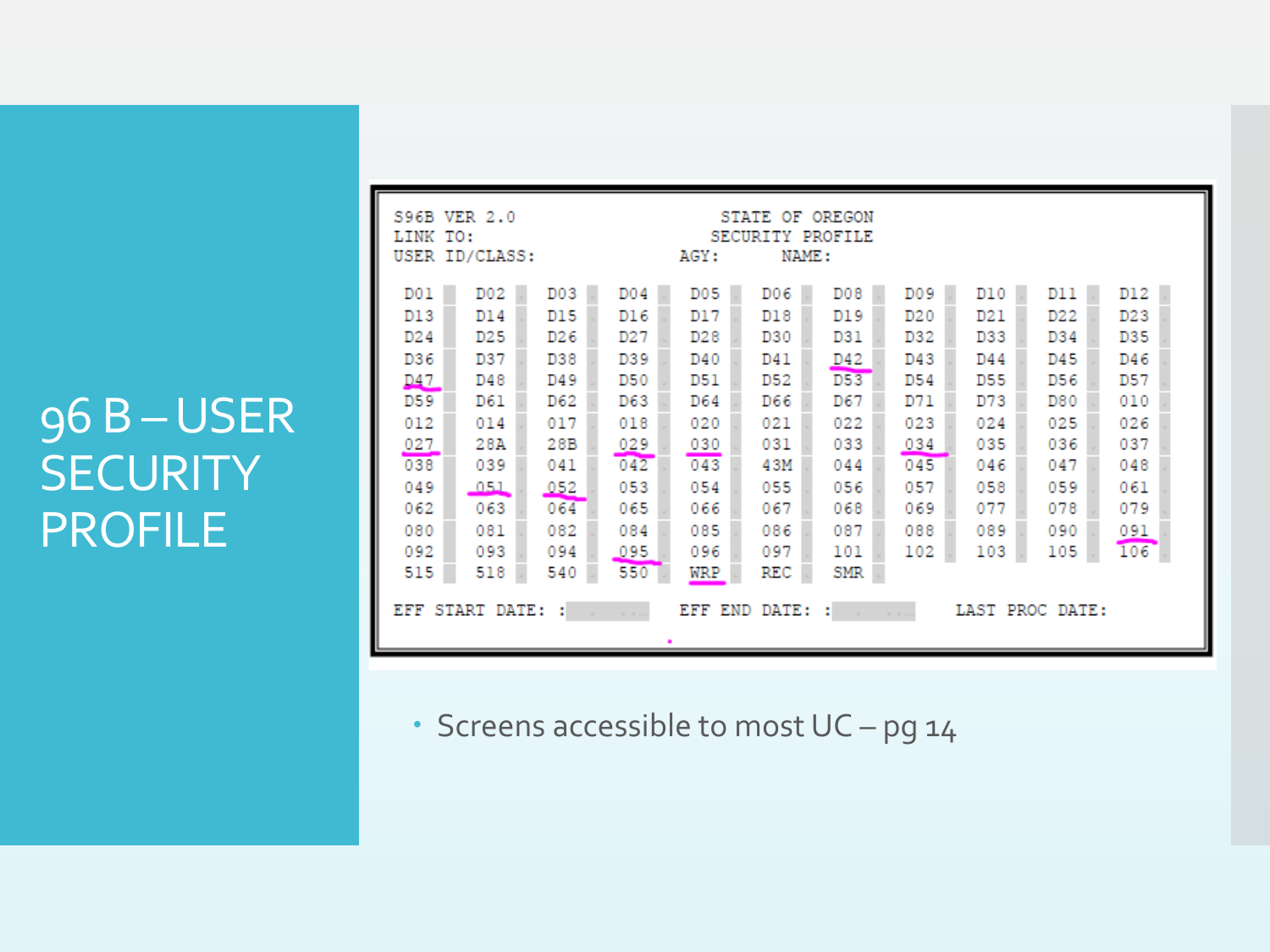# D66 –USER CLASS PROFILE

| I/E (I=INCLUDE, E=EXCLUDE) |  |  |  |  |                                                           |  |  |  |  |  |  |  |  |
|----------------------------|--|--|--|--|-----------------------------------------------------------|--|--|--|--|--|--|--|--|
|                            |  |  |  |  | ENTER TRANSACTION CODES SEPARATED WITH EITHER "-" OR ",". |  |  |  |  |  |  |  |  |
|                            |  |  |  |  | I 167 , 200 - 212 , 217 - 290 , 295 , 402 -               |  |  |  |  |  |  |  |  |
|                            |  |  |  |  | $405$ , $409$ – $420$ , $434$ – $435$ , $438$ – $439$ ,   |  |  |  |  |  |  |  |  |
|                            |  |  |  |  | 468 - 469 , 599 , 696 - 697                               |  |  |  |  |  |  |  |  |

USER CLASS: 17 TITLE: FULL EXPENDITURE CYCLE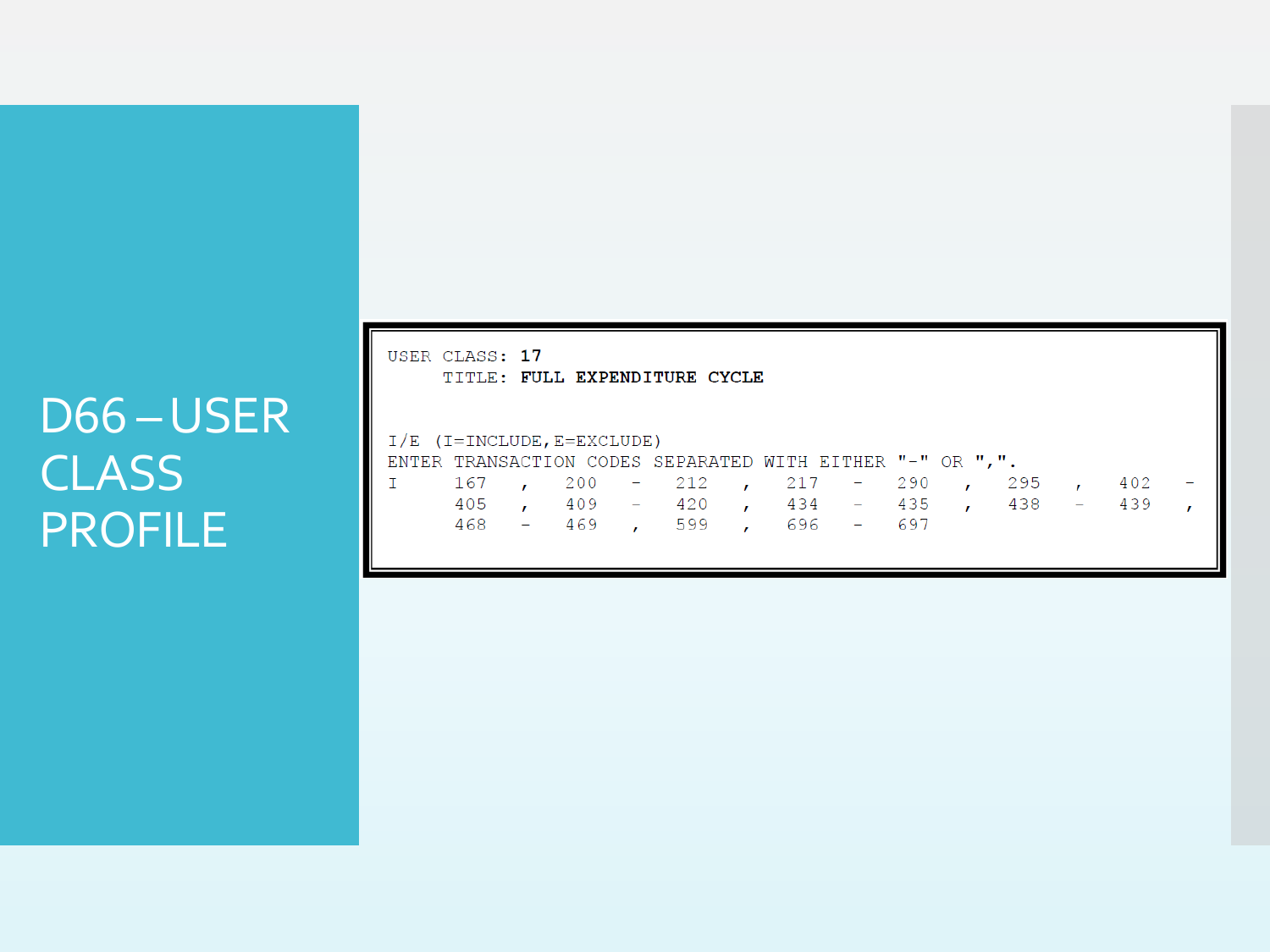#### R\*STARS cont.

- UC 78 All Agency View Access Request
	- Online at SARS Security website http://www.oregon.gov/das/Financial/Acctng/Pages /Syst-security.aspx
- UC 47 ASO requests inactive UC
	- BAM analyst requests activation when needed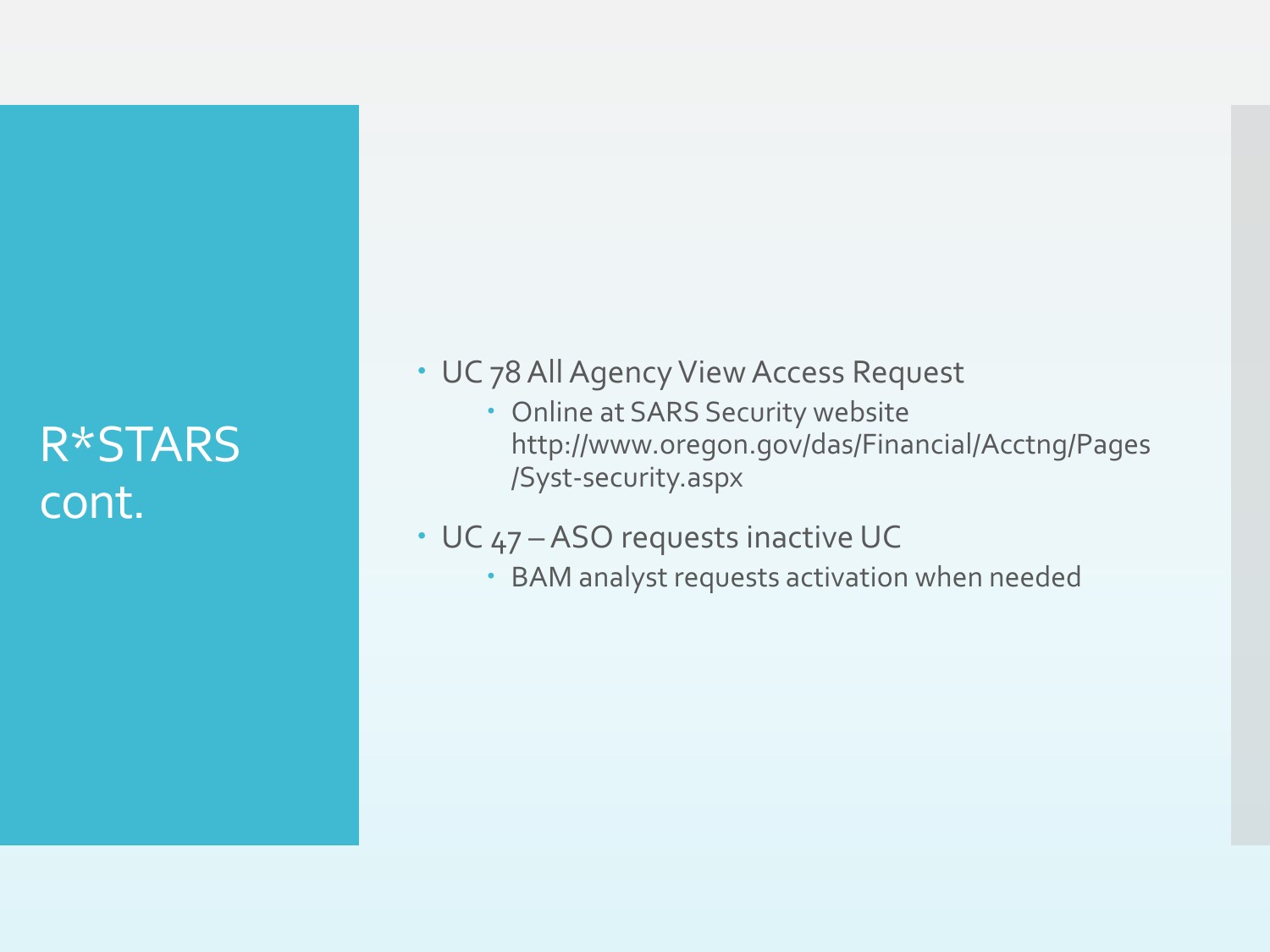#### R\*STARS cont.

- Too little or too much access?
	- Too little won't be able to perform job duties
	- Too much will have access that's never used

#### **Redundant User Classes:**

Some user classes duplicate access (on 96B screen or on D66 T-code access), and would be redundant if a user had others within the same grouping. Below is a list of some of the redundancies. It's possible that a redundant user class might be needed, however an explanation of the need would be required in the access request.

With user class 11 you do not need user classes 24 or 25. With user class 13 you do not need user classes 24 or 25. With user class 16 you do not need user classes 24 or 25. With user class 17 you do not need user class 20 (UC 17, 20, 84, or 88 not allowed w/ UC 28 or 98) With user class 19 you do not need user classes 11, 16, 24, or 25. With user class 23 you do not need user classes 24, 25\*, or 26. With user class 25 you do not need user class 24. With user class 26 you do not need user classes 24 or 25\*. With user class 27 you do not need user classes 11, 13, 16, 19, 23, 24, 25\*, 26, 29, 32, 33, 34, or 41. With user class 29 you do not need user classes 11, 13, 16, 19, 24, 32, 33, or 34. With user class 31 you do not need user classes 24 or 25\*. With user class 32 you do not need user classes 24 or 25\*. With user class 33 you do not need user classes 24 or 25\*. With user class 34 you do not need user classes 24 or 25\*. With user class 41 you do not need user classes 24. With user class 98 you do not need user class 28.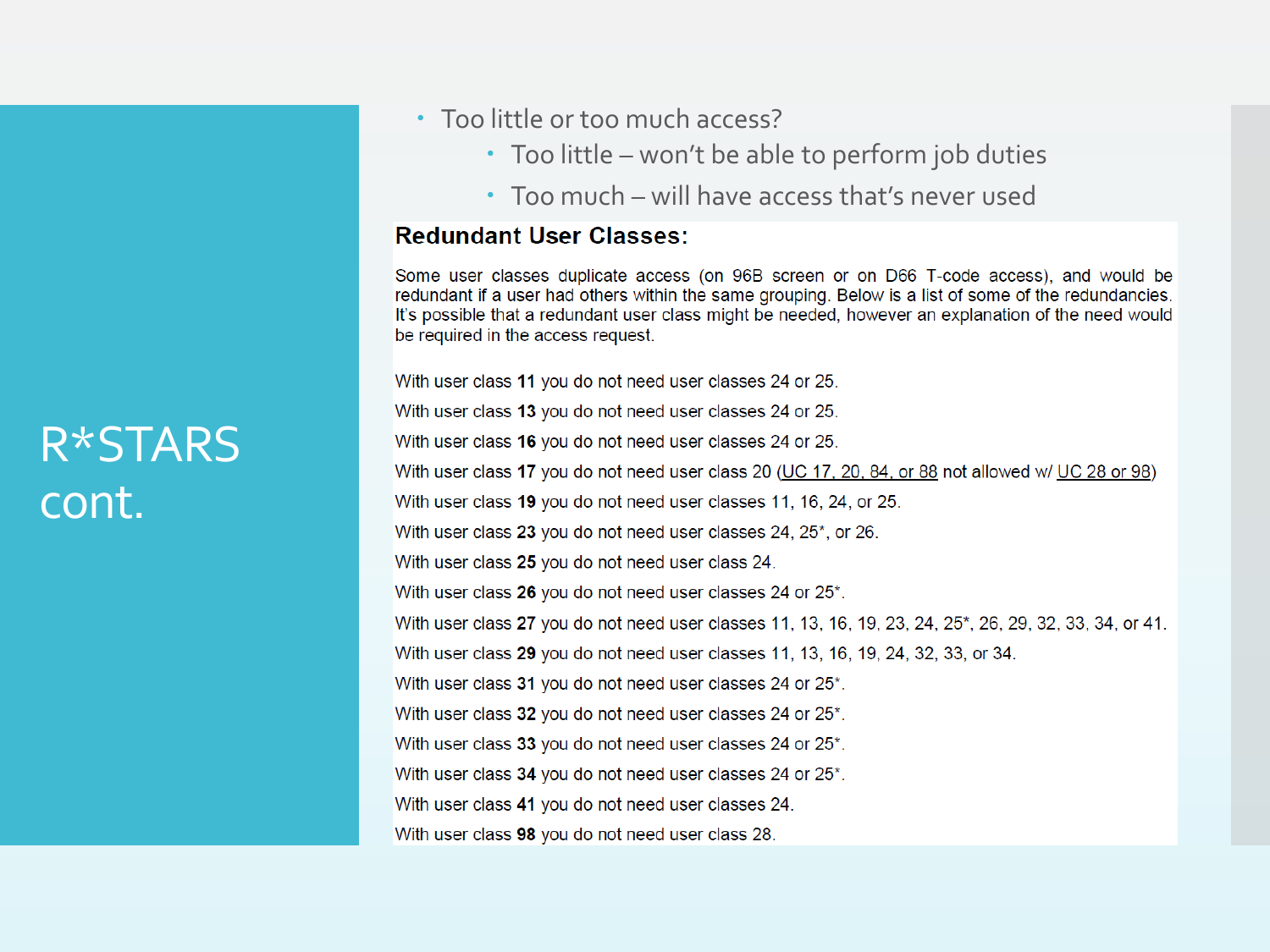#### **Datamart**

 Datamart is the platform where all the data from SFMA and OSPA is available for reporting and analysis through the IR Studio query tool.

#### Access to SFMA Tables.

- Requires completion of the Datamart Standard View Access Request Form.
- Users with this level of access are able to pull information originated in R\*STARS and ADPICS at a statewide level.

#### Access to OSPA Tables.

- Requires completion of the Datamart Standard View Access Request Form.
- Users with this level of access are able to pull information originated in OSPA at a agency or group agency level.
- To get this level of access, SFMA Tables must also be added.
- Once the request is completed, users must allow 24 hours to be able to access the OSPA tables (servers require overnight process to update the access).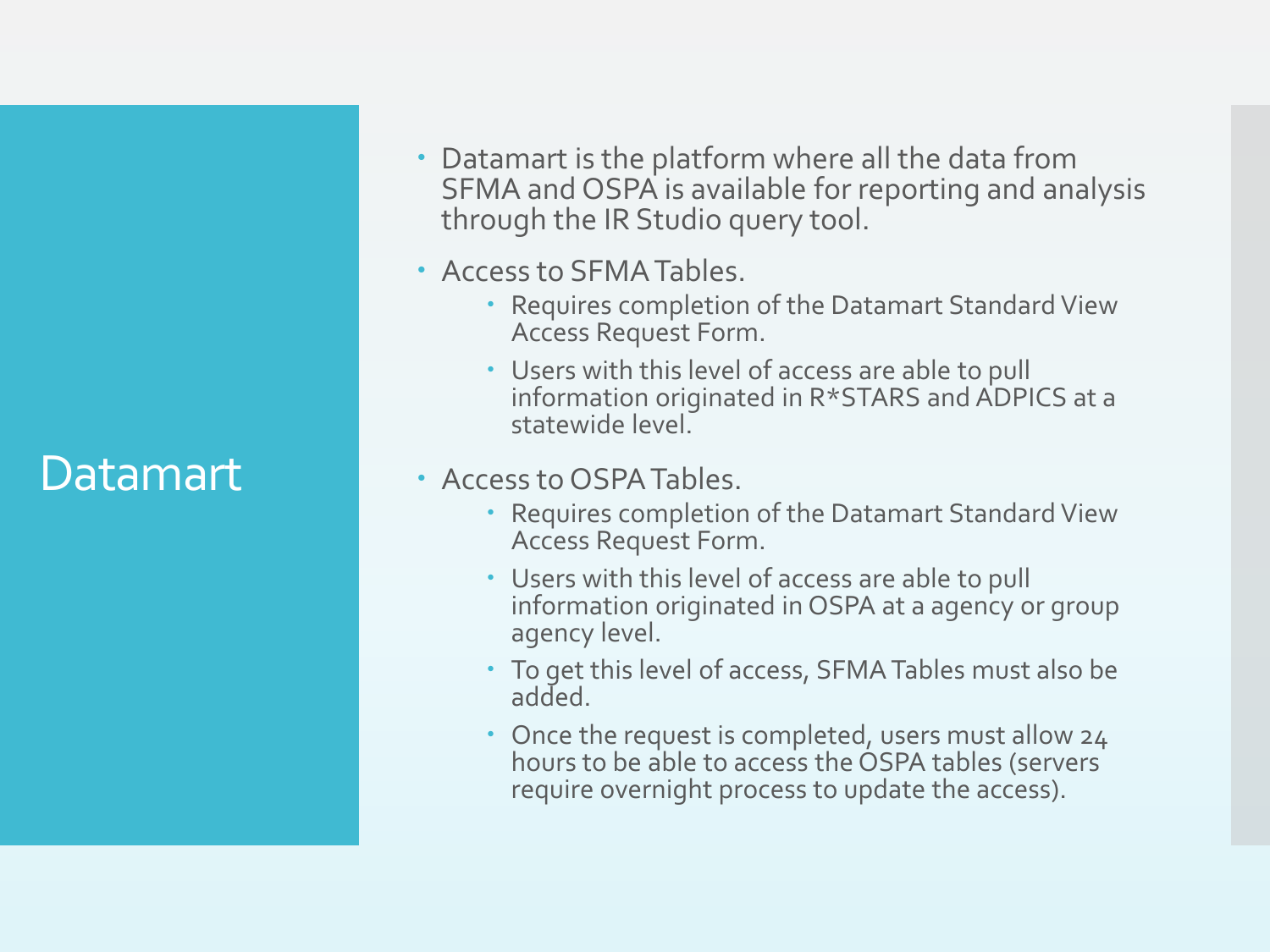

The authorized Agency Security Officer (ASO) must complete and submit this form for each user requesting access to the SFMA and OSPA standard Datamart views. For other Datamart access, please contact: PPDB Security at group.PPDB@oregon.gov or PICS Security at ORBITS.Help@oregon.gov for assistance.

SFMA Datamart access is granted with all requests, even if only OSPA Datamart is desired. This form must be submitted electronically by the ASO who signs and dates the request using the 'Submit by E-mail' button provided. No scanned forms are accepted.

All Datamart access is subject to the six-month review process as stated in OAM 10.70.00

| <b>User Information</b>                           |                          |        |                             |  |  |  |
|---------------------------------------------------|--------------------------|--------|-----------------------------|--|--|--|
| Employee Name: Last, First, MI (as shown in PPDB) | <b>RACE ID:</b>          |        | Employee Number (OR#######) |  |  |  |
|                                                   |                          |        |                             |  |  |  |
| Email:                                            | Agency Number: (5-digit) | Phone: | Ext.                        |  |  |  |
|                                                   |                          |        |                             |  |  |  |
| Agency Name:                                      |                          |        |                             |  |  |  |
|                                                   |                          |        |                             |  |  |  |

|                    | Please indicate the standard view(s)                                                                                       |  |                           |                                                    |                                                                                                        |  |  |  |  |  |  |
|--------------------|----------------------------------------------------------------------------------------------------------------------------|--|---------------------------|----------------------------------------------------|--------------------------------------------------------------------------------------------------------|--|--|--|--|--|--|
|                    | <b>SFMA Tables</b>                                                                                                         |  |                           |                                                    |                                                                                                        |  |  |  |  |  |  |
| Yes                | <b>Add Access</b>                                                                                                          |  |                           |                                                    |                                                                                                        |  |  |  |  |  |  |
| <b>OSPA Tables</b> | Agency only view                                                                                                           |  | <b>OSPA Agency Group:</b> |                                                    | (Request only if multiple agency views are required and your<br>agency is part of the selected group.) |  |  |  |  |  |  |
| None               |                                                                                                                            |  | None                      |                                                    |                                                                                                        |  |  |  |  |  |  |
|                    | <b>Brief description of job duties requiring access</b>                                                                    |  |                           | (Ex. To review expenditures for manager's reports) |                                                                                                        |  |  |  |  |  |  |
|                    |                                                                                                                            |  |                           |                                                    |                                                                                                        |  |  |  |  |  |  |
|                    |                                                                                                                            |  |                           |                                                    |                                                                                                        |  |  |  |  |  |  |
|                    | <b>Access Authorization</b>                                                                                                |  |                           |                                                    |                                                                                                        |  |  |  |  |  |  |
|                    | (signer must send form using the 'submit' button, no scans will be accepted) Current Date:<br><b>ASO's typed signature</b> |  |                           |                                                    |                                                                                                        |  |  |  |  |  |  |
|                    |                                                                                                                            |  |                           |                                                    |                                                                                                        |  |  |  |  |  |  |
|                    |                                                                                                                            |  |                           |                                                    |                                                                                                        |  |  |  |  |  |  |

#### **Datamart**

Examples and Exercises

**Submit by Email** 

**Print Form**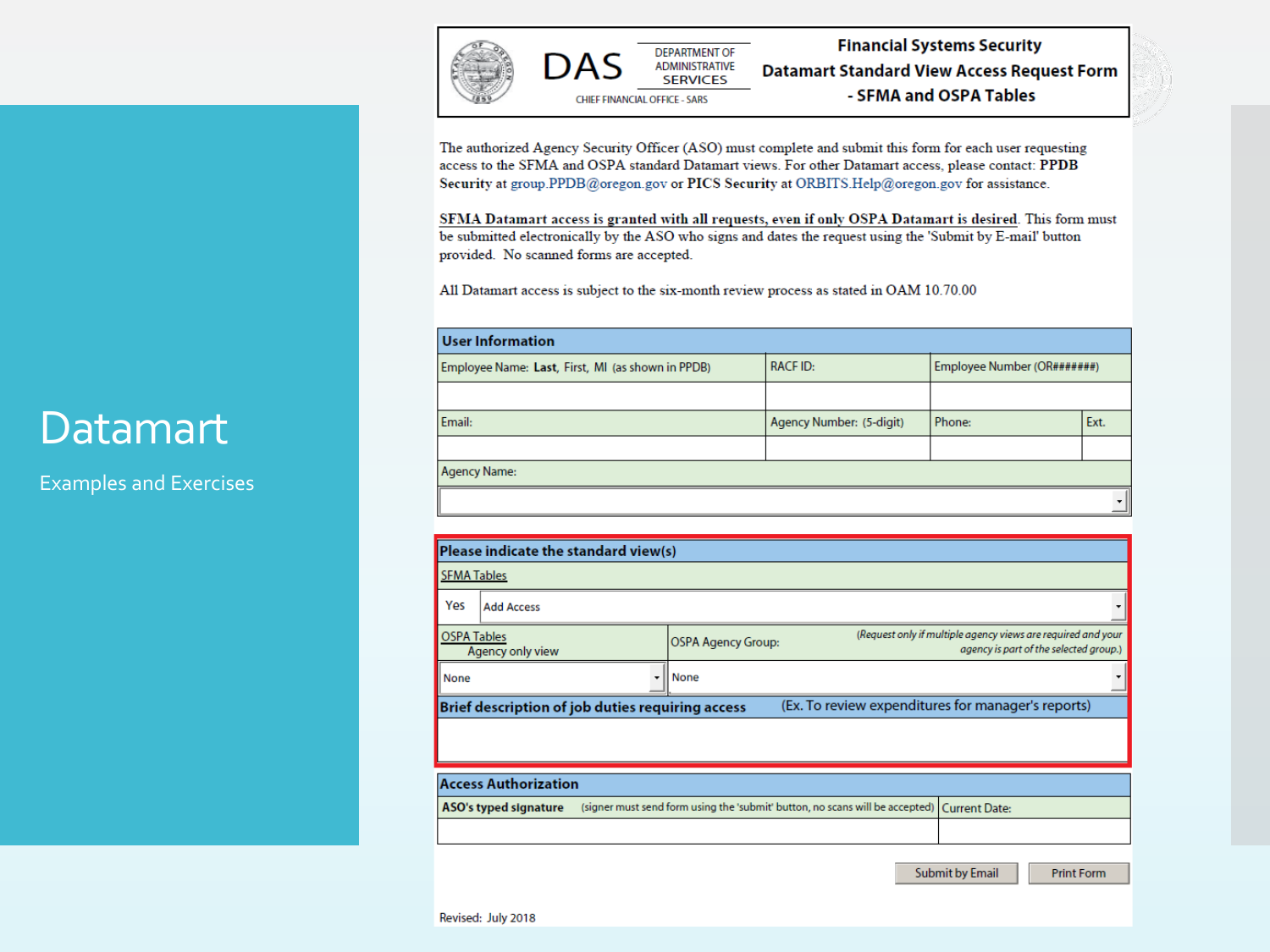**OSPA Security** Oregon State Payroll Application

- Requesting User Access
	- Required information on form
	- OSPA User types
		- [https://www.oregon.gov/das/Financial/Payroll/Docu](https://www.oregon.gov/das/Financial/Payroll/Documents/Introsecurity.pdf) ments/Introsecurity.pdf
			- **·** Introduction to OSPA Security document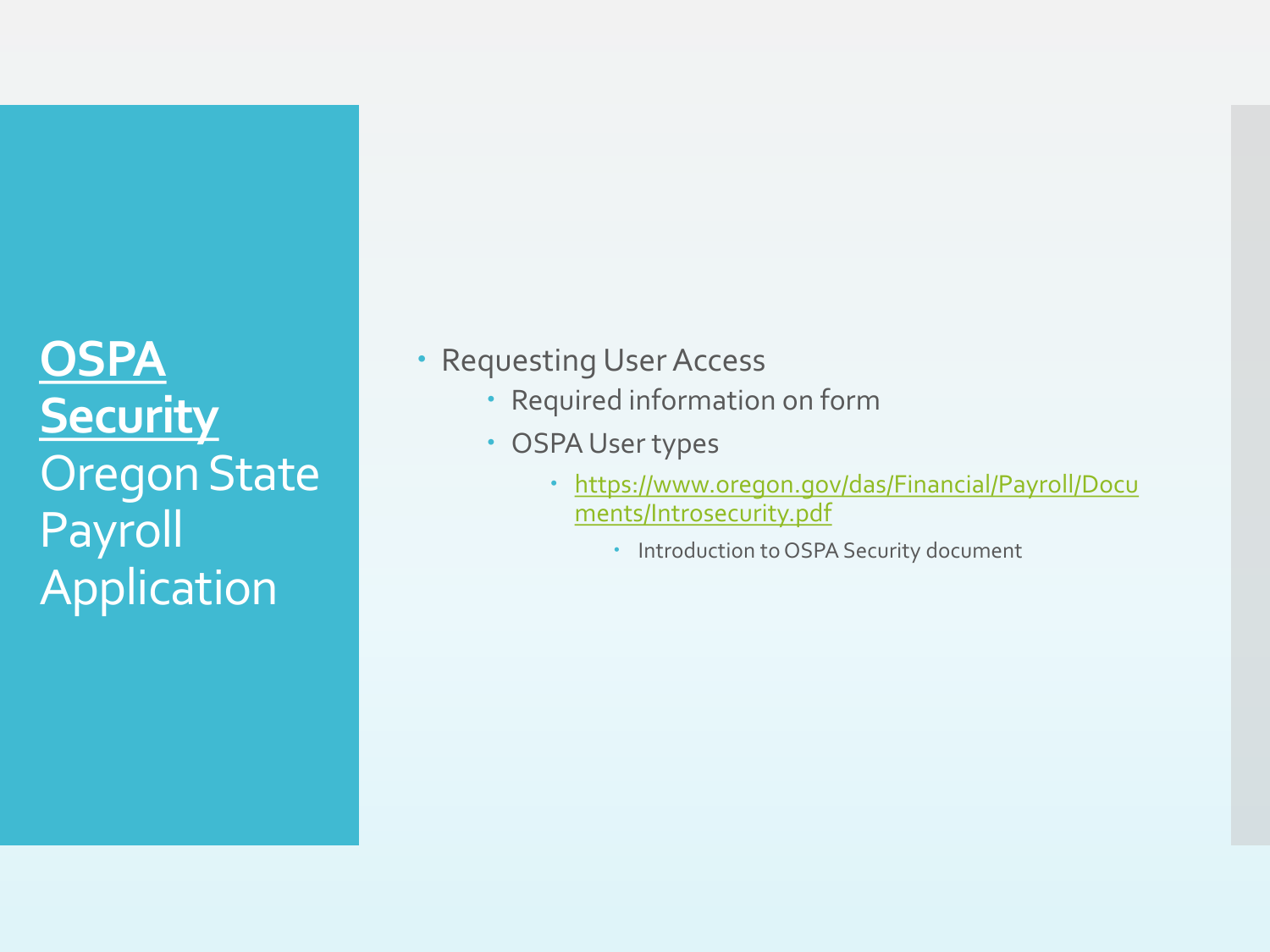RACFID: USER49 AGNCY-GP: USRTP NAME: NOT FOUND USER TYPE: 49

OSPS User **Security** Screen

EMPLOYEE NUMBER: 0R8888888 ADB1 N ADB2 N ADD1 N ADD2 N ADD3 N ADW1 N ADW2 N DMRT N D910 N PACH N PAGY N PCHG N PMNT N PMSG D PPRM N PRPT N PSEC N PSYP N PTB1 N PTB2 N PTD1 N PTD2 N PTD3 N PTW1 N PTW2 N PTX1 N PTX2 N PUSC N P001 U P002 D P003 U P004 U P005 U P006 D P007 D P009 N P010 D P020 U P030 D P031 N P032 D P050 D P060 N P070 D P071 N P090 N P130 N P140 N P160 D P190 D P191 D P192 D P300 N P310 N P320 N P370 D P420 N P430 D P435 N WARP N WCRP N WRDB N

- Gain access to Report screens only through [OSPS.Helpdesk@Oregon.gov](mailto:OSPS.Helpdesk@Oregon.gov)
	- WARP
	- WCRP
	- WRDB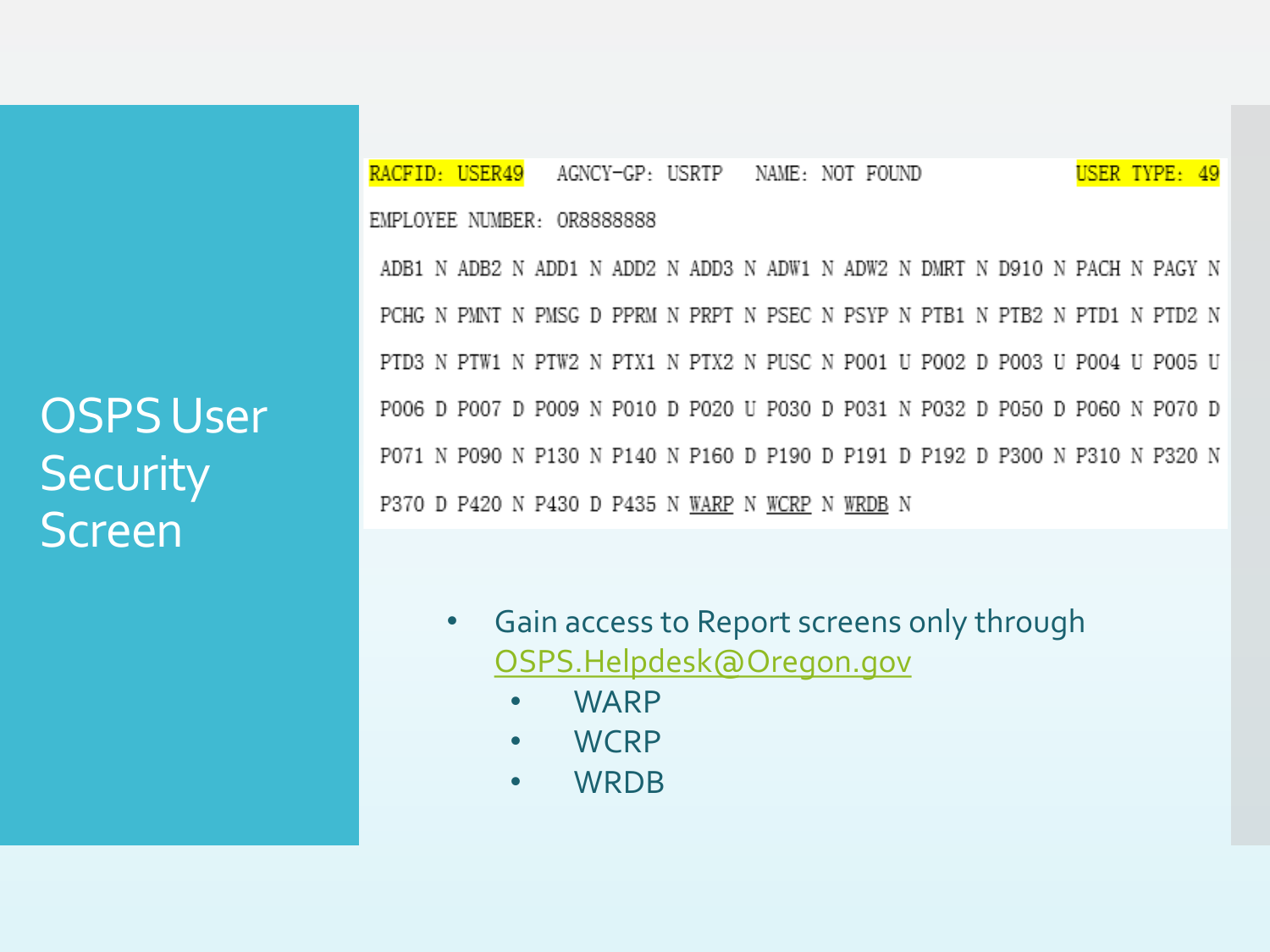OSPS by User Type

- Agency View Only
	- UT 79 Designed for non-payroll staff non processing
- Payroll Technician / Manager
	- UT 69 and 68 For processing payroll
- Timekeeper
	- UT 49 and 48 Time entry but full system access not required
	- Contact [OSPS.Help@Oregon.gov](mailto:OSPS.Help@Oregon.gov) for UT assistance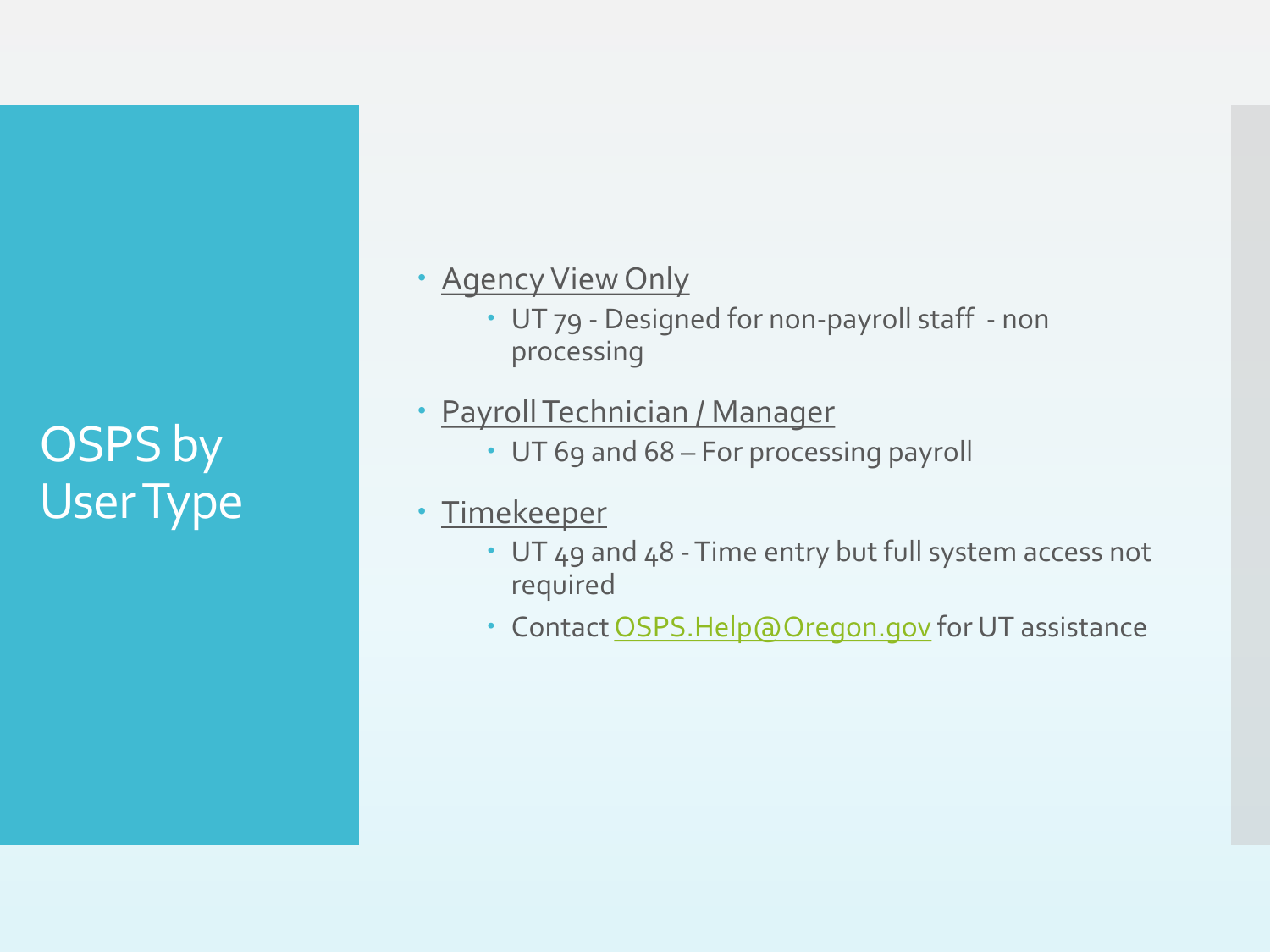# ADPICS

- Advanced Purchasing & Inventory Control System.
- Security is managed though three different screens:
	- 7600 Primary User Security (user profile)
	- 7650 Secondary User Security (interfaces, printing devices, capabilities)
	- 7700 User Program Security (access control)
- 19 standard user shells. A detailed description of each shell is included in the ADPICS Security Manual (Pages 24 -89).
- Approval Paths:
	- 5981 Document approval path
	- 5982 Department approval path table
	- 5983 Commodity approval path table
	- 5985 Initiating department path table
- Electronic Signatures.
	- 5984 Signature table maintenance.
	- No form is required.
	- Requests to reset ADPICS signature must be emailed by the ASO (include user's name and RACF ID).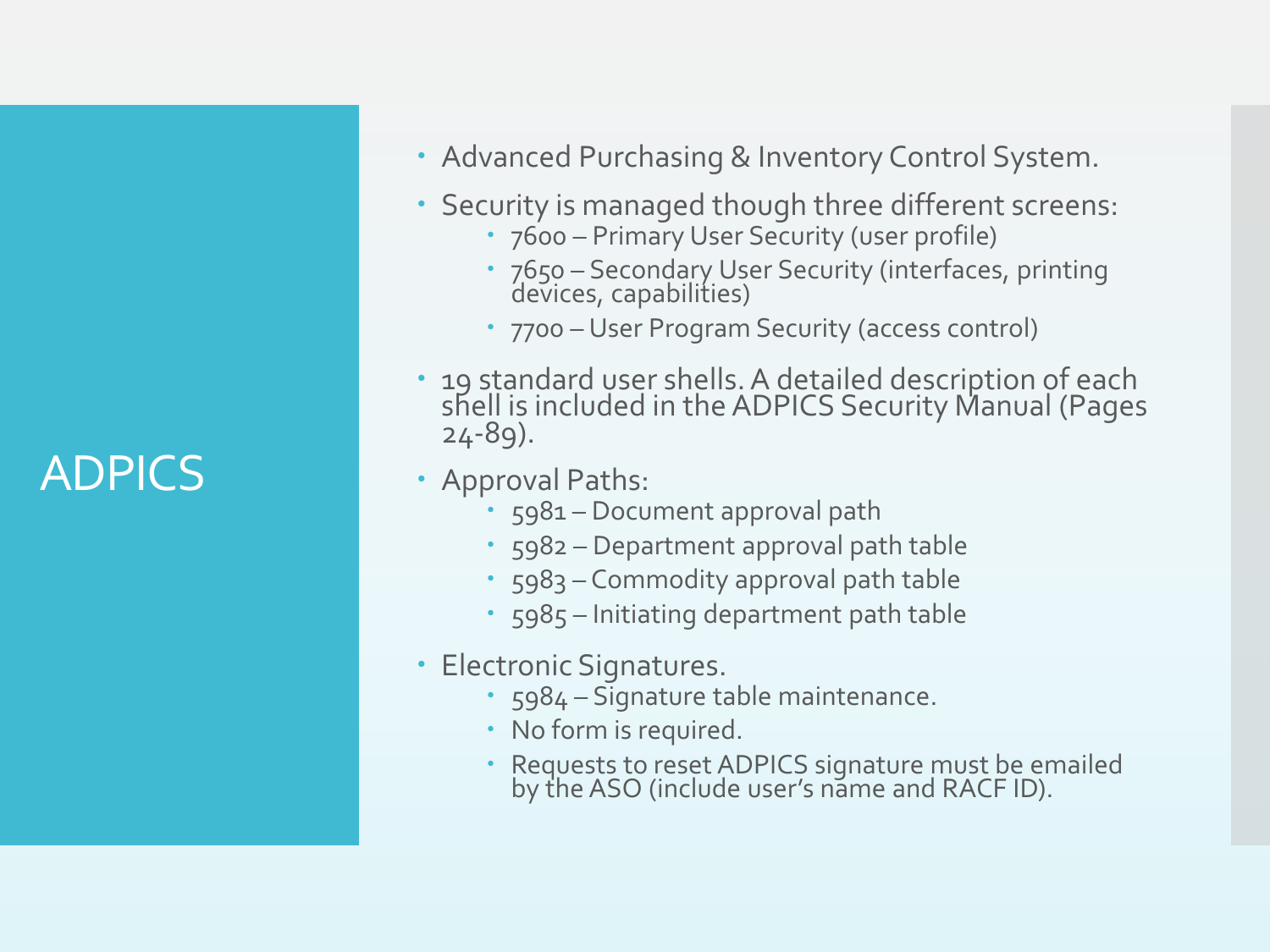#### Buyer ID

- When request this field, make sure the Buyer ID was previously added by SFMA. Contact your SFMA Analyst about the procedure.
- Example

| <b>ADPICS Request</b>                          |                                                                                                                                              | Reset an existing User to the following template |                                           |              |                        |                         |                |  |  |  |  |  |
|------------------------------------------------|----------------------------------------------------------------------------------------------------------------------------------------------|--------------------------------------------------|-------------------------------------------|--------------|------------------------|-------------------------|----------------|--|--|--|--|--|
| Action                                         | User Id Template                                                                                                                             | <b>Buyer</b><br>Id                               | User<br>Level                             | User<br>Dept | <b>Mailbox</b><br>Dept | PO Authorization<br>Amt | <b>Bill To</b> |  |  |  |  |  |
| Add                                            | BUYER1 - approv<br>$\overline{\phantom{a}}$                                                                                                  | <b>MED</b>                                       | 400                                       | 10036        | 1003699                | 999,999                 | 04550          |  |  |  |  |  |
|                                                | Dept Authorization                                                                                                                           |                                                  | Template adjustments for the 7700 screens |              |                        |                         |                |  |  |  |  |  |
|                                                | $100***$                                                                                                                                     |                                                  |                                           |              |                        |                         |                |  |  |  |  |  |
|                                                | Job duties: Required - A brief description of job duties that require the specific access requested. (Ex. "to create and post requisitions") |                                                  |                                           |              |                        |                         |                |  |  |  |  |  |
| Prepare and post purchase orders               |                                                                                                                                              |                                                  |                                           |              |                        |                         |                |  |  |  |  |  |
| Additional information to support audit trail: |                                                                                                                                              |                                                  |                                           |              |                        |                         |                |  |  |  |  |  |
|                                                | * Set printer HIJB - 60 for document POC                                                                                                     |                                                  |                                           |              |                        |                         |                |  |  |  |  |  |

#### ADPICS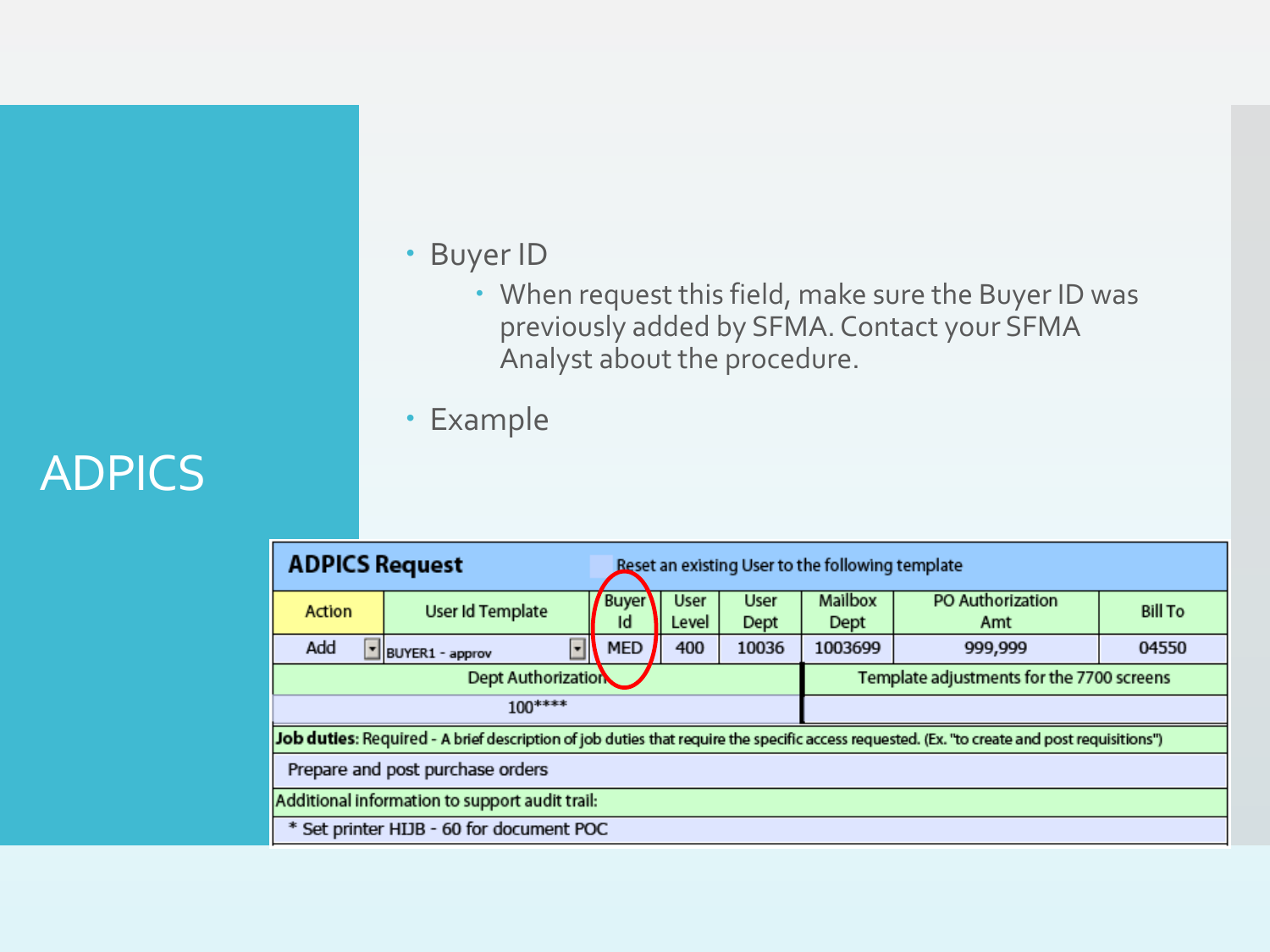Additional Resources

- Systems Security website
	- [http://www.oregon.gov/das/Financial/Acctng/Pages](http://www.oregon.gov/das/Financial/Acctng/Pages/Syst-security.aspx) /Syst-security.aspx
- SFMA Security Manuals
	- ADPICS Security Manual and R\*STARS Security Manual are available by request (email to Security.SYSTEMS@oregon.gov to get a copy).
- OSPA Security Manual
	- [http://www.oregon.gov/das/Financial/Payroll/Docu](http://www.oregon.gov/das/Financial/Payroll/Documents/Introsecurity.pdf) ments/Introsecurity.pdf
- Datamart Maintenance Website
	- <https://dasapp.state.or.us/DatamartApp>
- HR Systems & Services website
	- <http://www.oregon.gov/das/HR/pages/index.aspx>